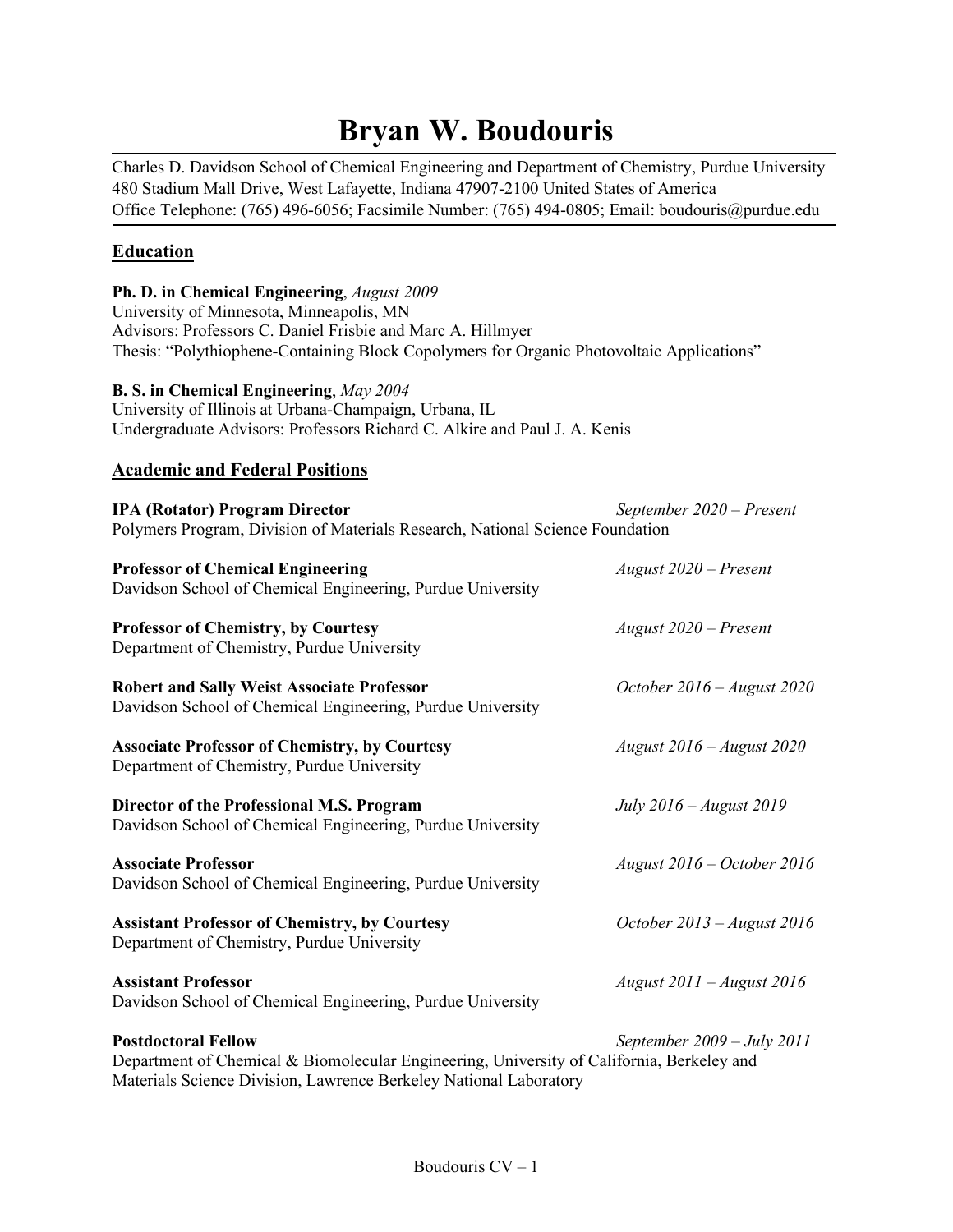# **Selected Honors and Awards**

|           | Featured in the "Young Investigator" Issue of the <i>Journal of Polymer Science</i>          | 2021 |
|-----------|----------------------------------------------------------------------------------------------|------|
| $\bullet$ | APS John H. Dillon Medal                                                                     | 2021 |
| $\bullet$ | Featured in the "Pioneering Investigators" Issue of <i>Polymer Chemistry</i>                 | 2021 |
| $\bullet$ | AIChE Owens Corning Early Career Award                                                       | 2020 |
| $\bullet$ | Dudley A. Saville Lectureship at Princeton University                                        | 2020 |
| $\bullet$ | Named as a Future Chemical Engineering Faculty Leader for the CACHE 50 <sup>th</sup> Meeting | 2019 |
| $\bullet$ | Featured in the "Emerging Investigators" Issue of Soft Matter                                | 2019 |
| $\bullet$ | Purdue College of Engineering Early Career Research Award                                    | 2018 |
| $\bullet$ | Featured in the "Young Talents in Polymer Science" Issue of Macromol. Chem. Phys.            | 2016 |
| $\bullet$ | Purdue College of Engineering Exceptional Early Career Teaching Award                        | 2016 |
| $\bullet$ | NSF Faculty Early Career Development Program (CAREER) Award                                  | 2016 |
| $\bullet$ | Purdue Innovators Hall of Fame                                                               | 2015 |
| $\bullet$ | NAE Frontiers of Engineering Education Invited Participant                                   | 2015 |
| $\bullet$ | APS Division of Polymer Physics-UK Polymer Physics Group Lectureship                         | 2015 |
| $\bullet$ | <b>IMPACT</b> Faculty Fellow at Purdue University                                            | 2015 |
| $\bullet$ | NAE Frontiers of Engineering Invited Participant                                             | 2013 |
| $\bullet$ | DARPA Young Faculty Award                                                                    | 2012 |
|           | AFOSR Young Investigator Research Program Award                                              | 2012 |
|           |                                                                                              |      |

## **Selected Service and Professional Associations**

- Member of the American Institute of Chemical Engineers (AIChE), the American Chemical Society (ACS), the American Physical Society (APS), the Electrochemical Society (ECS), the Materials Research Society (MRS), the American Association for the Advancement of Science (AAAS), and the American Society for Engineering Education (ASEE)
- AIChE Materials Engineering and Science Division (MESD, Division 8) Director (2017-2019)
- AIChE Area 8A (Polymers) Vice-Chair (2016) and Chair (2017)
- Alternate Councilor for the Purdue Section of the American Chemical Society (2012 2018)
- Associate (2012-2015) and Full Member (2016-Present) of the National American Chemical Society Project SEED Executive Committee
- Chair of the National American Chemical Society Project SEED Executive Committee (2020 Present)
- Founding Program Director of the Purdue Section's ACS Project SEED program, which encourages high school students from economically-disadvantaged families to conduct summer research in University laboratories under the guidance of Purdue faculty
- Editorial Advisory Board Member for *ACS Macro Letters* (2020 Present)
- Editorial Advisory Board Member for the *Journal of Applied Polymer Science* (2013 Present)
- Guest Editor for the "Structure, Transport, and Device Application of Thermoelectric Polymers" Special Issue of the *Journal of Applied Polymer Science*
- Manuscript reviewer for *Nature Communications*, *Nature Materials*, *Journal of the American Chemical Society*, *Science Advances*, *ACS Macro Letters*, *Macromolecules*, *ACS Nano, ACS Applied Materials and Interfaces*, *ACS Applied Nano Materials*, *ACS Applied Polymer Materials*, *Chemistry*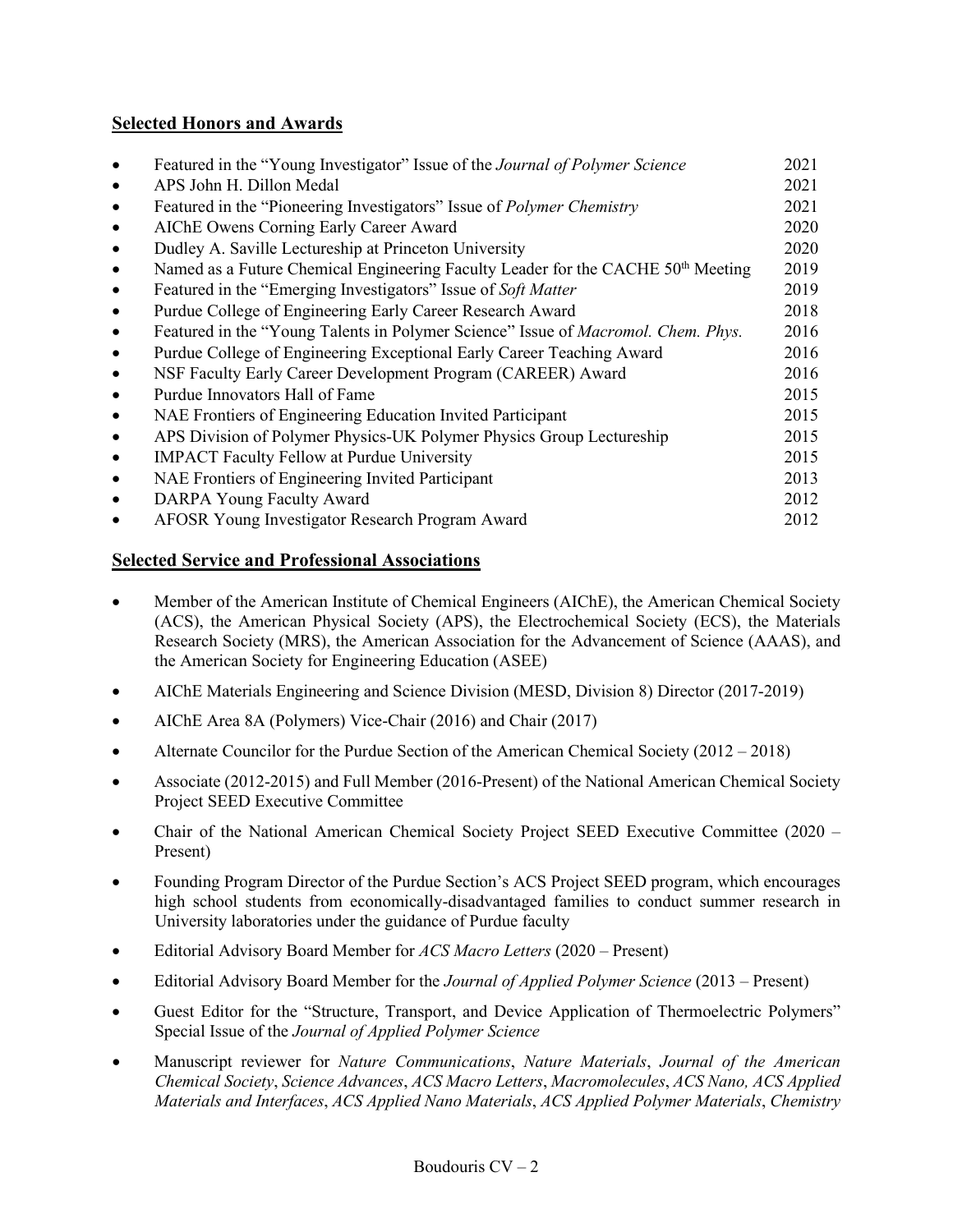*of Materials*, *ACS Omega*, *Molecular Systems Designs and Engineering*, *Macromolecular Rapid Communications*, *Chemical Science*, *Chem*, *Soft Matter*, *Polymer Chemistry*, *Journal of Physical Chemistry*, *Biomacromolecules*, *Advanced Materials*, *Advanced Energy Materials*, *Advanced Materials Interfaces*, *Advanced Electronic Materials*, *Applied Physics Letters*, *Journal of Polymer Science*, *European Polymer Journal*, *Journal of Membrane Science*, *Journal of Materials Chemistry*, *Journal of Organic Chemistry*, *Polymer Chemistry*, *Polymer, Environmental Science and Technology*, *Journal of Vacuum Science and Technology*, *Applied Physics A*, *Nanoscale*, *Industrial and Engineering Chemistry Research*, *Materials Science in Semiconductor Processing*, *Journal of Applied Polymer Science*, *Journal of Electronic Materials*, *Thin Solid Films*, *European Polymer Journal*, *ChemSusChem*, *Chemical Engineering Education*, *Bulletin of the Chemical Society of Japan*, and the *Korean Journal of Chemical Engineering*

- Proposal reviewer for the National Science Foundation (NSF), the Department of Energy (DOE), the Air Force Office of Scientific Research (AFOSR), the National Institute of Standards and Technology (NIST), the Royal Society, the Israel Ministry of Science, Technology, and Space, the US-Israel Binational Science Foundation, the German Research Foundation (DFG), and the Austrian Science Fund (FWF)
- Reviewer for the Stanford Synchrotron Radiation Lightsource (SSRL) and the Molecular Foundry at Lawrence Berkeley National Laboratory (LBNL) User Proposals
- Focus Topic Co-organizer for the "Organic Electronics and Photonics" session of the 2014 APS March Meeting and the "Flexible and Stretchable Organic Electronics" session of the 2017 APS March Meeting
- Session Chair and Co-Chair at the 2011, 2012 and 2014-2017 APS and 2011 2017 AIChE National Meetings

### **Submitted Manuscripts and Refereed Publications**

- 99. "Electronic and Spintronic Open-Shell Macromolecules, *Quo Vadis*?," Tan, Y.; Hsu, S.-N.; Tahir, H.; Dou, L.; Savoie, B. M.; Boudouris, B. W. **2021**, *submitted for review*.
- 98. "Electronic and Magnetic Properties of a 3-Arm Nonconjugated Open-Shell Polymer," Yeo, H.; Akkiraju, S.; Tan, Y.; Tahir, H.; Dilley, N. R.; Savoie, B. M.; Boudouris, B. W. **2021**, *submitted for review*.
- 97. "Conducting High-Spin (S = 1) Organic Diradical with Robust Stability," Zhang, S.; Pink, M.; Junghoefer, T.; Zhao, W.; Hsu, S.-N.; Rajca, S.; Boudouris, B. W.; Casu, M. B.; Rajca, A. **2021**, *submitted for review*.
- 96. "Circularly Recyclable Polymers Featuring Topochemically Elongated Carbon-Carbon Bonds," Luo, X.; Wei, Z.; Seo, B.; Wang, X.; Hu, Q.; Boudouris, B. W.; Zhao, K.; Mei, J.; Savoie, B. M.; Dou, L. **2021**, *submitted for review*.
- 95. "High-Speed One-Photon 3D Nanolithography using Controlled Initiator Depletion and Inhibitor Transport," Hsu, S.-H; Chi, T.; Kim, J.; Somers, P.; Boudouris, B. W.; Xu, X.; Pan, L. **2021**, *submitted for review*.
- 94. "Student Outcomes Related to Motivation and Stress in an Online Materials and Energy Balances Course During the COVID-19 Pandemic," Adaramola, A.; Boudouris, B. W.; Godwin, A. **2021**, *submitted for review*.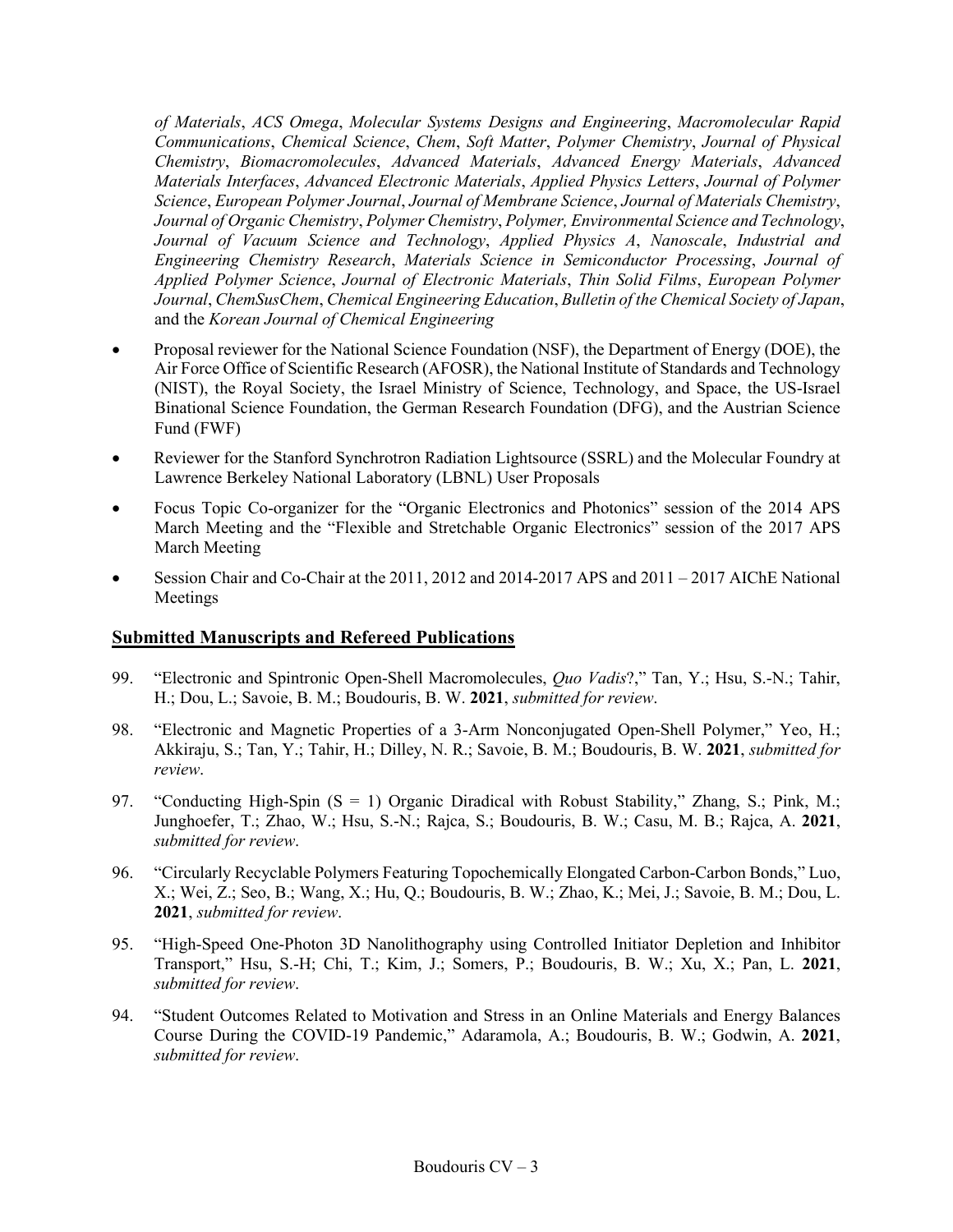- 93. "A Small-Scale Oscillator-Based Sensing Platform for the Detection of Formaldehyde in the Gas Phase," Hodul, J. N.; Carneiro, N. F.; Murray, A. K.; Lee, W.; Brayton, K. M.; Chiu, G. T.-C.; Braun, J. E.; Boudouris, B. W.; Rhoads, J. F. **2021**, *submitted for review*.
- 92. "A Carbon Nanotube-Functional Polymer Composite Film for Low-Power Indoor CO<sub>2</sub> Monitoring," Siefker, Z. A.; Zhao, X.; Boyina, A. R.; Braun. J. E.; Chiu, G. T.C.; Boudouris, B. W.; Rhoads, J. F. **2021**, *submitted for review*.
- 91. "Rapid, Continuous Projection Multi-photon 3D Printing Enabled by Spatiotemporal Focusing of Femtosecond Pulses," Somers, P.; Liang, Z.; Johnson, J. E.; Boudouris, B. W.; Pan, L.; Xu, X. *Light Sci. Appl.* **2021**, *in press*.
- 90. "Ligand-driven Grain Engineering of High Mobility Two-dimensional Perovskite Thin Film Transistors," Lian, A.; Gao, Y.; Asadpour, R.; Wei, Z.; Finkenauer, B. P.; Jin, L.; Yang, J.; Liao, P.; Zhu, C.; Huang, L.; Boudouris, B. W.; Alam, M. A.; Dou, L. *J. Am. Chem. Soc.* **2021**, *in press*.
- 89. "Thermoelectric Performance of Lead-Free Two-Dimensional Halide Perovskites Featuring Conjugated Ligands," Hsu, S.-N.; Zhao, W.; Gao, Y.; Akriti; Boudouris, B. W.; Dou, L. *Nano Lett.* **2021**, *in press*.
- 88. "Impact of Open-Shell Loading on Mass Transport and Doping in Conjugated Radical Polymers," Liu, K.; Perera, K.; Wang, Z.; Mei, J.; Boudouris, B. W. *J. Polym. Sci.* **2021**, *in press*.
- 87. "Conductive Polymer Spark Gap Igniters," McConnell, M. P.; Murray, A. K.; Boudouris, B. W.; Gunduz, I. E.; Son, S. F.; Chiu, G. T.-C.; Rhoads, J. F. *Propell. Explos. Pyrot.* **2021**, *available online*.
- 86. "Design of Mixed Electron- and Ion-Conducting Radical Polymer-Based Blends," Akkiraju, S.; Vergados, J.; Hoagland, L.; Lu, Z.; Anandan, V.; Boudouris, B. W. *Macromolecules* **2021**, *54*, 5178- 5186.
- 85. "Device Engineering in Organic Electrochemical Transistors toward Multifunctional Applications," Sheng, H.; Abtahi, A.; Lussem, B.; Boudouris, B. W.; Mei, J. *ACS Appl. Electron. Mater.* **2021**, *3*, 2434-2448.
- 84. "Manipulating Polymer Composition to Create Low-Cost, High-Fidelity Sensors for Indoor CO<sub>2</sub> Monitoring," Siefker, Z. A.; Hodul, J. N.; Zhao, X.; Bajaj, N.; Brayton, K. M.; Flores-Hanses, C.; Zhao, W.; Chiu, G. T.-C.; Braun, J. E.; Rhoads, J. F.; Boudouris, B. W. *Sci. Rep.* **2021**, *11*, 13237.
- 83. "Molecular Design Features for Charge Transport in Non-Conjugated Radical Polymers," Tan, Y.; Casetti, N. C.; Boudouris, B. W.; Savoie, B. M. *J. Am. Chem. Soc.* **2021**, *143*, 11994-12002.
- 82. "Relationship of Various Interfacial Tensions of Surfactants/Brine/Oil Formulations to Oil Recovery Efficiency," Chung, J.; Holtsclaw, J.; Henderson, T. C.; Everett, T A.; Schultheiss, N. C.; Boudouris, B. W.; Franses, E. I. *Energy Fuels* **2021**, *35*, 7768-7777.
- 81. "Design of an n-Type Low Glass Transition Temperature Radical Polymer," Chi, T.; Akkiraju, S.; Liang, Z.; Tan, Y.; Kim, H. J.; Zhao, X.; Savoie, B. M.; Boudouris, B. W. *Polym. Chem.* **2021**, *12*, 1448-1457.
- 80. "Substituted Thioxanthone-based Photoinitiators for Efficient Two-Photon Direct Laser Writing Polymerization with Two-Color Resolution," Chi, T.; Somers, P.; Wilcox, D. A.; Schuman, A. J.; Johnson, J. E.; Liang, Z.; Pan, L.; Xu, X.; Boudouris, B. W. *ACS Appl. Polym. Mater.* **2021**, *3*, 1426- 1435.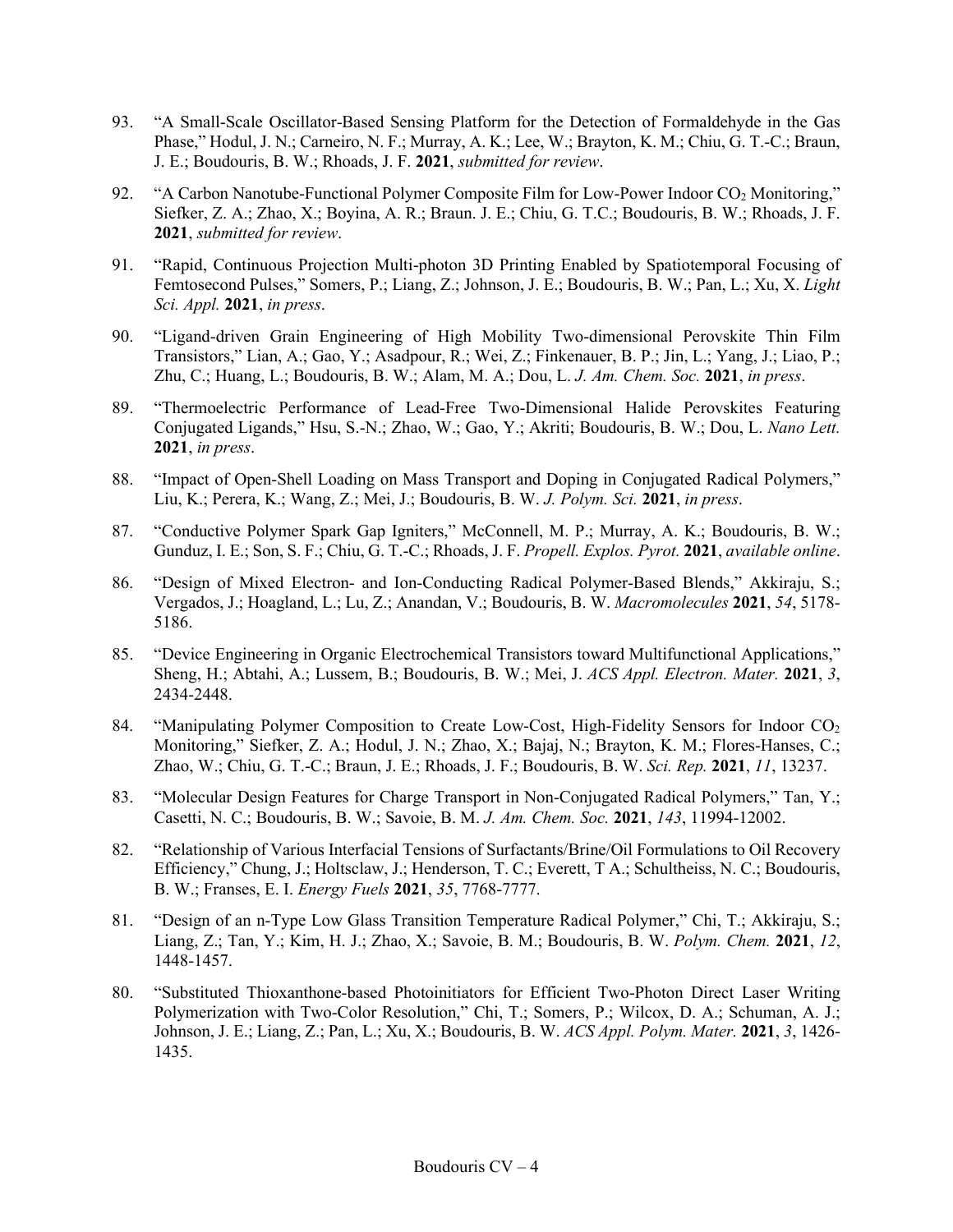- 79. "Organic Cation Engineering for Vertical Charge Transport in Lead-Free Perovskite Quantum Wells," Ma, K.; Hsu, S.-N.; Gao, Y.; Wei, Z.; Jin, L.; Finkenauer, B. P.; Huang, L.; Boudouris, B. W.; Mei, J.; Dou, L. *Small Science* **2021**, *1*, 2000024.
- 78. "All-printed Stretchable Corneal Sensor on Soft Contact Lenses for Noninvasive and Painless Ocular Electrodiagnosis," Kim, K.; Kim, H. J.; Zhang, H.; Park, W.; Meyer, D.; Kim, M. K.; Kim, B.; Park, H.; Bradley, A.; Xu, B.; Kollbaum, P.; Boudouris, B. W.; Lee, C. H. *Nat. Commun.* **2021**, *12*, 1544.
- 77. "A Vapor Phase Trinitrotoluene Threshold Detector Enabled by Nonlinear Feedback," Bajaj, N.; Laster, J. S.; Boudouris, B. W.; Chiu, G. T.-C.; Rhoads, J. F. *IEEE Sens. Lett.* **2020**, *4*, 2501504.
- 76. "Modifying Field-Effect Transistor Response in a Conjugated Polymer upon the Addition of Radical Dopants," Wilcox, D. A.; Boudouris, B. W. *Thin Solid Films* **2020**, *714*, 138391.
- 75. "Modifying the Surface Chemistry and Nanostrucure of Carbon Nanotubes Facilitates the Detection of Aromatic Hydrocarbon Gases," Hodul, J. N.; Murray, A. K.; Carneiro, N. F.; Meseke, J. R.; Morris, J.; He, X.; Zemlyanov, D.; Chiu, G. T.-C.; Braun, J. E.; Rhoads, J. F.; Boudouris, B. W. *ACS Appl. Nano Mater.* **2020**, *3*, 10389-10398.
- 74. "Two-Dimensional Halide Perovskites Featuring Semiconducting Organic Building Blocks," Gao, Y.; Wei, Z.; Hsu, S.-N.; Boudouris, B. W.; Dou, L. *Mater. Chem. Front.* **2020**, *4*, 3400-3418.
- 73. "Fostering Motivation for Chemical Engineering Students' Academic Success: An Example from a Sophomore Materials and Energy Balances Courses," Godwin, A.; Boudouris, B. W. *Chem. Eng. Educ.* **2020**, *54*, 121-128.
- 72. "Mixed Ionic and Electronic Conduction in Radical Polymers," Yu, I.; Jeon, D.; Boudouris, B. W.; Joo, Y. J. *Macromolecules* **2020**, *53*, 4435-4441.
- 71. "100th Anniversary of Macromolecular Science Viewpoint: Recent Advances and Opportunities for Mixed Ion and Charge Conducting Polymers," Chung, J.; Khot, A.; Savoie, B. M.; Boudouris, B. W. *ACS Macro Lett.* **2020**, *9*, 646-655.
- 70. "Rethinking the Analysis of the Linear Viscoelastic Behavior of an Epoxy Polymer Near and Above the Glass Transition," Ni, Y.; Song, H.; Wilcox, D. A.; Medvedev, G.; Boudouris, B. W.; Caruthers, J. M. *Macromolecules* **2020**, *53*, 1867-1880.
- 69. "A Resonant CO2 Sensor Functionalized with a Polymerized Ionic Liquid," Siefker, Z. A.; Murray, A. K.; Zhao, X.; Boudouris, B. W.; Bajaj, N.; Chiu, G. T.-C.; Rhoads, J. F. **2020**, *IEEE Sensors*, Montreal, Canada.
- 68. "Tailored Thioxanthone-based Photoinitiators for Two-Photon-Controllable Polymerization and Nanolithographic Printing," Chi, T.; Somers, P.; Wilcox, D. A.; Schuman, A. J.; Iyer, V.; Le, R.; Gengler, J.; Ferdinandus, M.; Liebig, C.; Pan, L.; Xu, X.; Boudouris, B. W. *J. Polym. Sci. Part B: Polym. Phys.* **2019**, *57*, 1462-1475.
- 67. "Molecularly Engineered Organic-Inorganic Hybrid Perovskites Quantum Wells," Gao, Y.; Shi, E.; Snaider, J. M.; Shiring, S. B.; Liang, C.; Liebman-Pelaez, A.; Yoo, P.; Deng, S.; Zeller, M.; Boudouris, B. W.; Liao, P.; Zhu, C.; Yu, Y.; Savoie, B. M.; Huang, L.; Dou, L. *Nat. Chem.* **2019**, *11*, 1151-1157.
- 66. "Accurate Determination of the Equilibrium Surface Tension Values including Area Perturbation Tests," Chung, J.; Boudouris, B. W.; Franses, E. I. *J. Vis. Exp.* **2019**, *150*, e59818.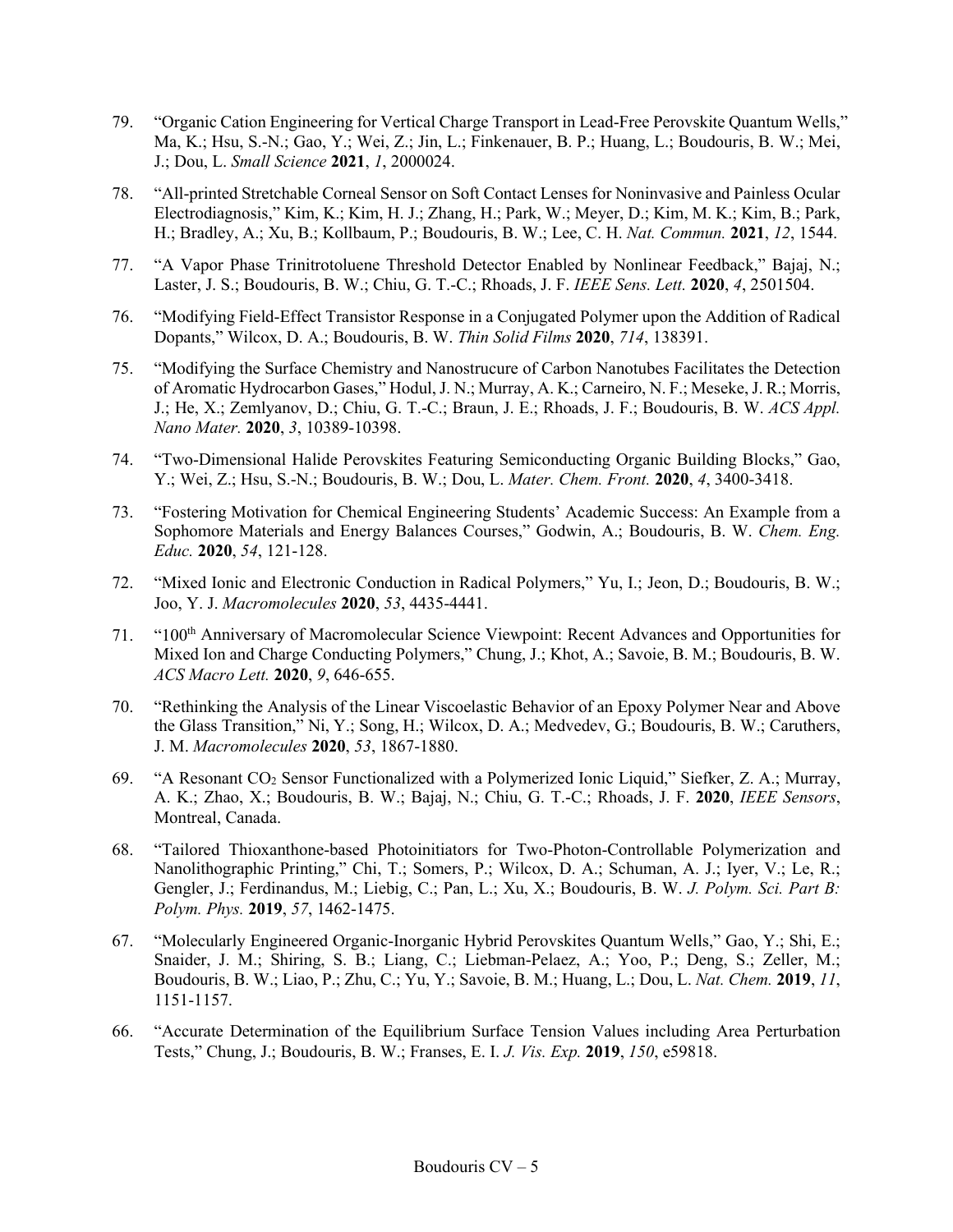- 65. "Effects of the Water-Oil Volume Ratio and Premixing or Pre-equilibration on the Interfacial Tension and Phase Behavior of Biphasic Mixtures," Chung, J.; Boudouris, B. W.; Franses, E. I. *Colloids Surf. A Physicochem. Eng. Asp.* **2019**, *571*, 55-63.
- 64. "Tuning the Interfacial and Energetic Interactions between a Photoexcited Conjugated Polymer and Open-Shell Small Molecules," Wilcox, D. A.; Snaider, J.; Mukherjee, S.; Yuan, L.; Huang, L.; Savoie, B. M.; Boudouris, B. W. *Soft Matter* **2019**, *15*, 1413-1422.
- 63. "Radical Polymers Alter the Carrier Properties of Semiconducting Carbon Nanotubes," Joo, Y.; Mukherjee, S.; Boudouris, B. W. *ACS Appl. Polym. Mater.* **2019**, *1*, 204-210.
- 62. "High-Affinity Detection and Capture of Heavy Metal Contaminants using Block Polymer Composite Membranes," Zhang, Y.; Vallin, J. R.; Sahoo, J. K.; Gao, F.; Boudouris, B. W.; Webber, M. J.; Phillip, W. A. *ACS Central Science* **2018**, *4*, 1697-1707.
- 61. "A Rheometry Method to Assess the Evaporation-induced Mechanical Strength Development of Polymer Solutions used for Membrane Applications," Caicedo-Casso, E.; Sargent, J.; Dorin, R. M.; Wiesner, U. B.; Phillip, W. A.; Boudouris, B. W.; Erk, K. A. *J. Appl. Poly. Sci*, **2018**, *136*, 47038.
- 60. "Energetic Microparticle Adhesion to Functionalized Surfaces," Hoss, D. J.; Mukherjee, S.; Boudouris, B. W.; Beaudoin, S. P. *Propell. Explos. Pyrot.* **2018**, *43*, 862-868.
- 59. "Phase and Rheological Behavior of Aqueous Mixtures of a Propoxylated Surfactant," Yang, Y.-J.; Tang, H.; Chung, J.; Santagata, M.; Franses, E. I.; Boudouris, B. W. *Colloids Surf. A Physicochem. Eng. Asp.* **2018**, *554*, 60-73.
- 58. "Highly Transparent Crosslinkable Radical Copolymer Thin Film as the Ion Storage Layer in Organic Electrochromic Devices," He, J.; Mukherjee, S.; Zhu, X.; You, L.; Boudouris, B. W.; Mei, J. *ACS Appl. Mater. Interfaces* **2018**, *10*, 18956-18963.
- 57. "Thermoelectric Performance of an Open-Shell Donor-Acceptor Conjugated Polymer Doped with a Radical-Containing Small Molecule," Joo, Y.; Huang, L.; Eedugurala, N.; London, A. E.; Kumar, A.; Wong, B. M.; Boudouris, B. W.; Azoulay, J. D. *Macromolecules* **2018**, *51*, 3886-3894.
- 56. "Impact of Surface Chemistry on the Adhesion of a Small Molecule to a Conducting Polymer Substrate," Laster, J. S.; Ezeamaku, C. D.; Beaudoin, S. P.; Boudouris, B. W. *Colloids Surf. A Physicochem. Eng. Asp.* **2018**, *551*, 74-80.
- 55. "A Nonconjugated Radical Polymer Glass with High Electrical Conductivity," Joo, Y.; Agarkar, V.; Sung, S. H.; Savoie, B. M.; Boudouris, B. W. *Science* **2018**, *359*, 1391-1395.
- 54. "Fit-for-Purpose Block Polymer Membranes Molecularly-Engineered for Water Treatment," Zhang, Y.; Arbelo, N. A.; Weidman, J. L.; Corti, D. S.; Boudouris, B. W.; Phillip, W. A. *npj Clean Water* **2018**, *1*, 2.
- 53. "Advancing Polymer Science by Revisiting Known Plastics," Olsen, B. D.; Boudouris, B. W. *Chem* **2018**, *4*, 927-929.
- 52. "Stable Radical Materials for Energy Applications," Wilcox, D. A.; Agarkar, V.; Mukherjee, S.; Boudouris, B. W. *Ann. Rev. Chem. Bio. Eng.* **2018**, *9*, 083945.
- 51. "Surface Tension Behavior of Aqueous Solutions of a Propoxylated Surfactant and Interfacial Tension Behavior against a Crude Oil," Chung, J.; Boudouris, B. W.; Franses, E. I. *Colloids Surf. A Physicochem. Eng. Asp.* **2018**, *537*, 163-172.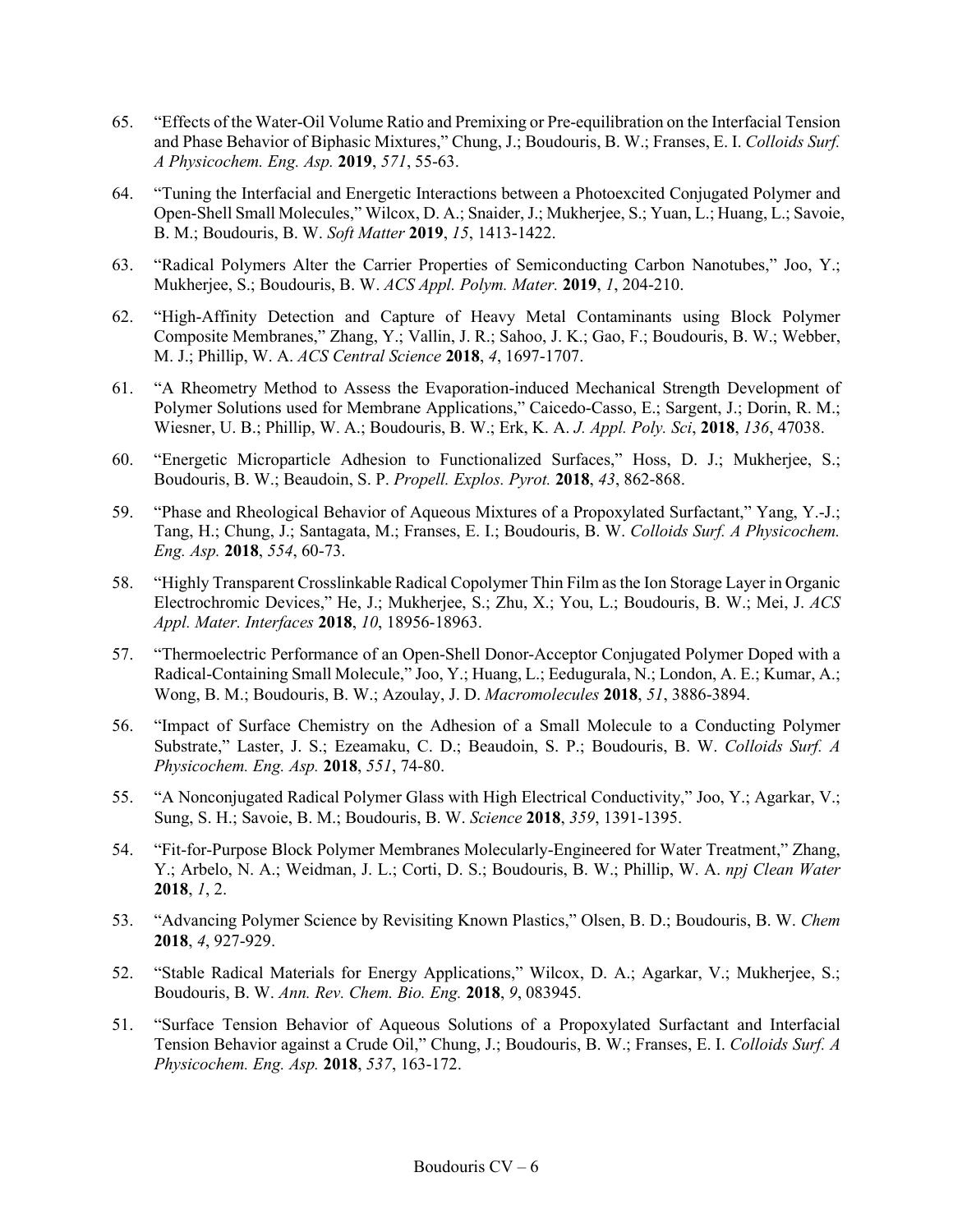- 50. "Radical Polymers as Interfacial Layers in Inverted Hybrid Perovskite Solar Cells," Zheng, L.; Mukherjee, S.; Wang, K.; Hay, M. E.; Boudouris, B. W.; Gong, X. *J. Mater. Chem. A* **2017**, *5*, 23831.
- 49. "Fabrication of Silver Nanostructures using Femtosecond Laser-Induced Photoreduction," Barton, P.; Mukherjee, S.; Prabha, J.; Boudouris, B. W.; Pan, L.; Xu, X. *Nanotechnology* **2017**, *28*, 505302.
- 48. "Solution Self-assembly Behavior of A-B-C Triblock Polymers and the Implications for Nanoporous Membrane Fabrication," Sargent, J. L.; Hoss, D. H.; Phillip, W. A.; Boudouris, B. W. *J. Appl. Polym. Sci.* **2017**, *135*, 45531.
- 47. "Analyzing Adhesion in Microstructured Systems through a Robust Computational Approach," Hoss, D. J.; Boudouris, B. W.; Beaudoin, S. P. *Surf. Interface Anal.* **2017**, *49*, 1165-1170.
- 46. "Enhancing Polymer Thermoelectric Performance using Radical Dopants," Tomlinson, E. P.; Mukherjee, S.; Boudouris, B. W. *Org. Electron.* **2017**, *51*, 243-248.
- 45. "Controlling Open-Shell Loading in Norbornene-Based Radical Polymers Modulates the Solid-State Charge Transport Exponentially," Hay, M. E.; Wong, S. H.; Mukherjee, S.; Boudouris, B. W. *J. Polym. Sci. Part B: Polym. Phys.* **2017**, *55*, 1516-1525.
- 44. "Block Polymer Membranes Functionalized with Nanoconfined Polyelectrolyte Brushes Achieve sub-Nanometer Selectivity," Zhang, Y.; Mulvenna, R. A.; Qu, S.; Boudouris, B. W.; Phillip, W. A. *ACS Macro Lett.* **2017**, *6*, 726-732.
- 43. "Nanoporous Block Polymer Thin Films Functionalized with Bio-Inspired Ligands for the Efficient Capture of Heavy Metal Ions from Water," Weidman, J. L.; Mulvenna, R. A.; Boudouris, B. W.; Phillip, W. A. *ACS Appl. Mater. Interfaces* **2017**, *9*, 19152-19160.
- 42. "Design of a Three-State Switchable Chromogenic Radical-based Moiety and Its Translation to Molecular Logic Systems," Mukherjee, S.; Boudouris, B. W. *Mol. Syst. Des. Eng.* **2017**, *2*, 159-164.
- 41. "Nanomanufacturing of High-Performance Hollow Fiber Nanofiltration Membranes by Coating Uniform Films from Block Polymer Solutions" Zhang, Y.; Mulvenna, R. A.; Boudouris, B. W.; Phillip, W. A. *J. Mater. Chem. A* **2017**, *5*, 3358-3370.
- 40. "Organic Radical Polymers: New Avenues in Organic Electronics," Mukherjee, S.; Boudouris. B. W. **2017**, Springer Publishing, New York, NY.
- 39. "Bioinspired Systems," Adigun, O.; Freer, A. S.; Mueller, L.; Gilpin, C.; Boudouris, B. W.; Harris, M. T. **2017**, *Chapter within Nanotechnology Commercialization*, John Wiley & Sons, Inc., Hoboken, NJ.
- 38. "Impact of the Addition of Redox-Active Salts on the Charge Transport Ability of Radical Polymer Thin Films," Baradwaj, A. G.; Wong, S. H.; Laster, J. S.; Wingate, A. J.; Hay, M. E.; Boudouris, B. W. *Macromolecules* **2016**, *49*, 4784–4791.
- 37. "Radical Polymers Improve the Metal-Semiconductor Interface in Organic Field-Effect Transistors," Sung, S. H.; Bajaj, N.; Rhoads, J. F.; Chiu, G. T.; Boudouris, B. W. *Org. Electron.* **2016**, *37*, 148– 154.
- 36. "Design of Free-Standing Microstructured Conducting Polymer Films for Enhanced Particle Removal from Non-Uniform Surfaces," Laster, J. L.; Deom, N. A.; Beaudoin, S. P.; Boudouris, B. W. *J. Polym. Sci. Part B: Polym. Phys.* **2016**, *54*, 1968-1974.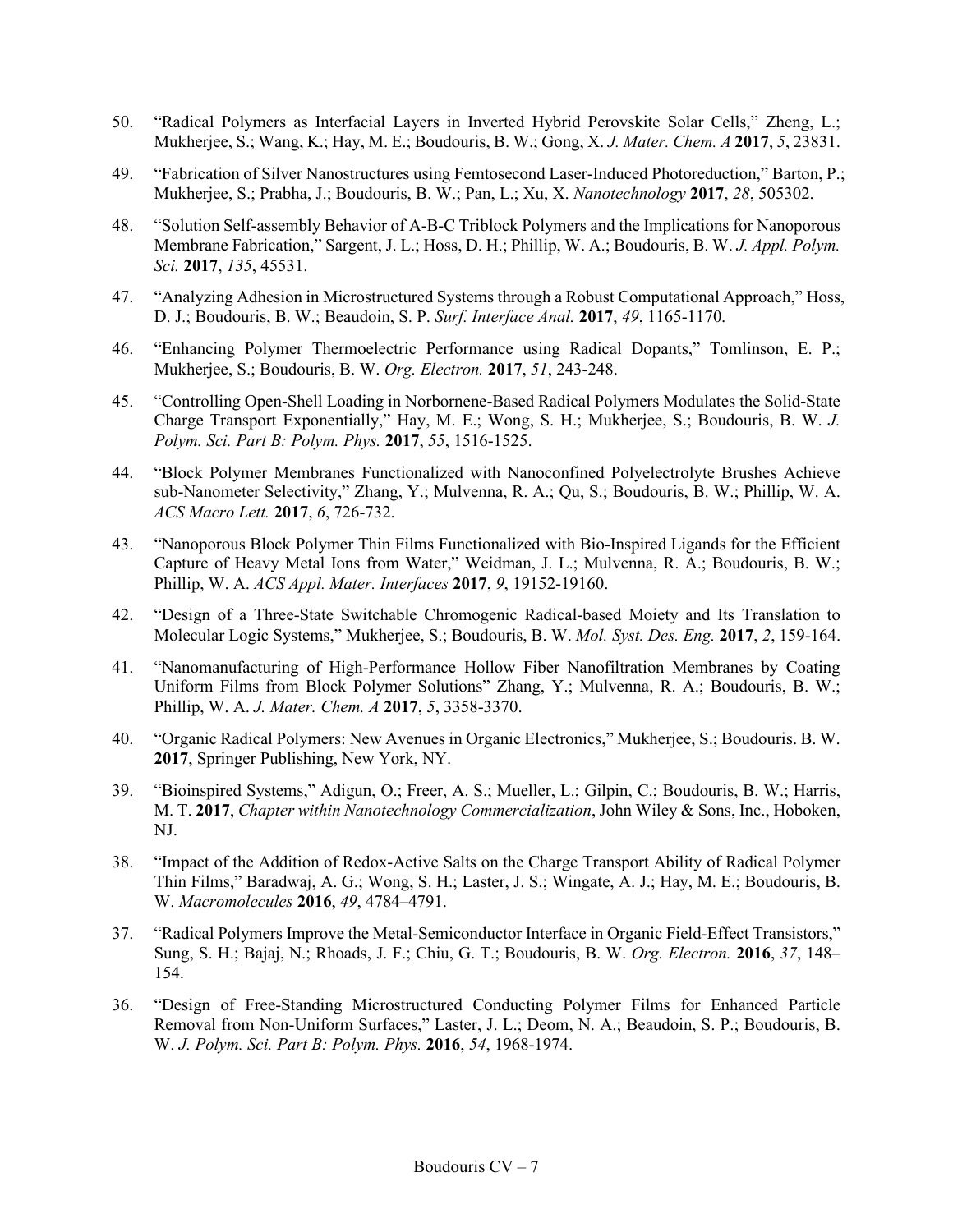- 35. "Unusually Stable Hysteresis in the pH-Response of Poly(Acrylic Acid) Brushes Confined within Nanoporous Block Polymer Thin Films," Weidman, J. L.; Mulvenna, R. A.; Boudouris, B. W.; Phillip, W. A. *J. Am. Chem. Soc.* **2016**, *138*, 7030–7039.
- 34. "Integrating Exposure to Nanotechnology through Projectwork in a Large First-Year Engineering Course," Rogers, K. J.; Harris, M. T.; Boudouris, B. W.; Diefes-Dux, H. A. *Proceedings of the ASEE Annual Conference and Exposition* **2016 (June)**, *New Orleans, LA*.
- 33. "Nanoscale Mapping of Dielectric Properties of Nanomaterials over Wide Frequency Bandwidths using Small Cantilevers," Cadena, M. J.; Sung, S. H.; Boudouris, B. W.; Reifenberger, R.; Raman, A. *ACS Nano* **2016**, *10*, 4062–4071.
- 32. "An Evaluation of Complementary Approaches to Elucidate Fundamental Interfacial Phenomena Driving Adhesion of Energetic Materials," Hoss, D. J.; Knepper, R.; Hotchkiss, P. J.; Tappan, A. S.; Boudouris, B. W.; Beaudoin, S. P. *J. Colloid. Interface Sci.* **2016**, *473*, 28–33.
- 31. "Recent Advances in the Syntheses of Radical-Containing Macromolecules," Wingate, A. J.; Boudouris, B. W. *J. Polym. Sci. Part A: Polym. Chem.* **2016**, *54*, 1875–1894.
- 30. "Solution-Based Synthesis and Characterization of Earth Abundant Cu<sub>3</sub>(As, Sb)Se<sub>4</sub> Nanocrystal Alloys: Towards Scalable Room-Temperature Thermoelectric Devices," Balow, R. B.; Tomlinson, E. P.; Abu-Omar, M. M.; Boudouris, B. W.; Agrawal, R. *J. Mater. Chem. A* **2016**, *4*, 2198–2204.
- 29. "On the Environmental and Electrical Bias Stability of Radical Polymer Conductors in the Solid State," Baradwaj, A. G.; Rostro, L.; Boudouris, B. W. *Macromol. Chem. Phys.* **2016**, *217*, 477–484.
- 28. "Design of Super-Paramagnetic Core-Shell Nanoparticles for Enhanced Performance of Inverted Polymer Solar Cells," Jaramillo, J.; Barrero, C.; Boudouris, B. W.; Jaramillo, F. *ACS Appl. Mater. Interfaces* **2015**, *7*, 25061–25068.
- 27. "Nanostructured Membranes from Triblock Polymer Precursors as High Capacity Copper Adsorbents," Weidman, J. L.; Mulvenna, R. A.; Boudouris, B. W.; Phillip, W. A. *Langmuir* **2015**, *31*, 11113–11123*.*
- 26. "Tuning the Thermoelectric Properties of a Conducting Polymer through Blending with Open-shell Molecular Dopants," Tomlinson, E. P.; Willmore, M. J.; Zhu, X.; Hilsmier, S. W. A.; Boudouris, B. W. *ACS Appl. Mater. Interfaces* **2015**, *7*, 18195–18200.
- 25. "Polymerization Rate Considerations for High Molecular Weight Polyisoprene-*b*-Polystyrene-*b*-Poly(*N*,*N*-dimethyl acrylamide) Triblock Polymers Synthesized Via Sequential Reversible Addition-Fragmentation Chain Transfer (RAFT) Reactions," Mulvenna, R. A.; Prato, R. A.; Phillip, W. A.; Boudouris, B. W. *Macromol. Chem. Phys.* **2015**, *216*, 1831–1840.
- 24. "Collection-limited Theory Interprets the Extra-ordinary Response of Single Semiconductor Organic Solar Cells," Ray, B.; Baradwaj, A. G.; Khan, M. R.; Boudouris, B. W.; Alam, M. A. *Proc. Natl. Acad. Sci.* **2015**, *112*, 11193–11198.
- 23. "Synthesis and Thin Film Self-Assembly of Radical-Containing Diblock Copolymers," Rostro, L.; Baradwaj, A. G.; Muller, A. R.; Laster, J. S.; Boudouris, B. W. *MRS Commun.* **2015**, *5*, 257–263.
- 22. "Systematic Control of the Nanostructure of Semiconducting-Ferroelectric Polymer Composites in Thin Film Memory Devices," Sung, S. H.; Boudouris, B. W. *ACS Macro Lett.* **2015**, *4*, 293–297.
- 21. "Effect of Intrachain Sulfonic Acid Dopants on the Solid-State Charge Mobility of a Model Radical Polymer," Chan, H.; Wang, Y.; Boudouris, B. W. *Thin Solid Films* **2015**, *577*, 56–61.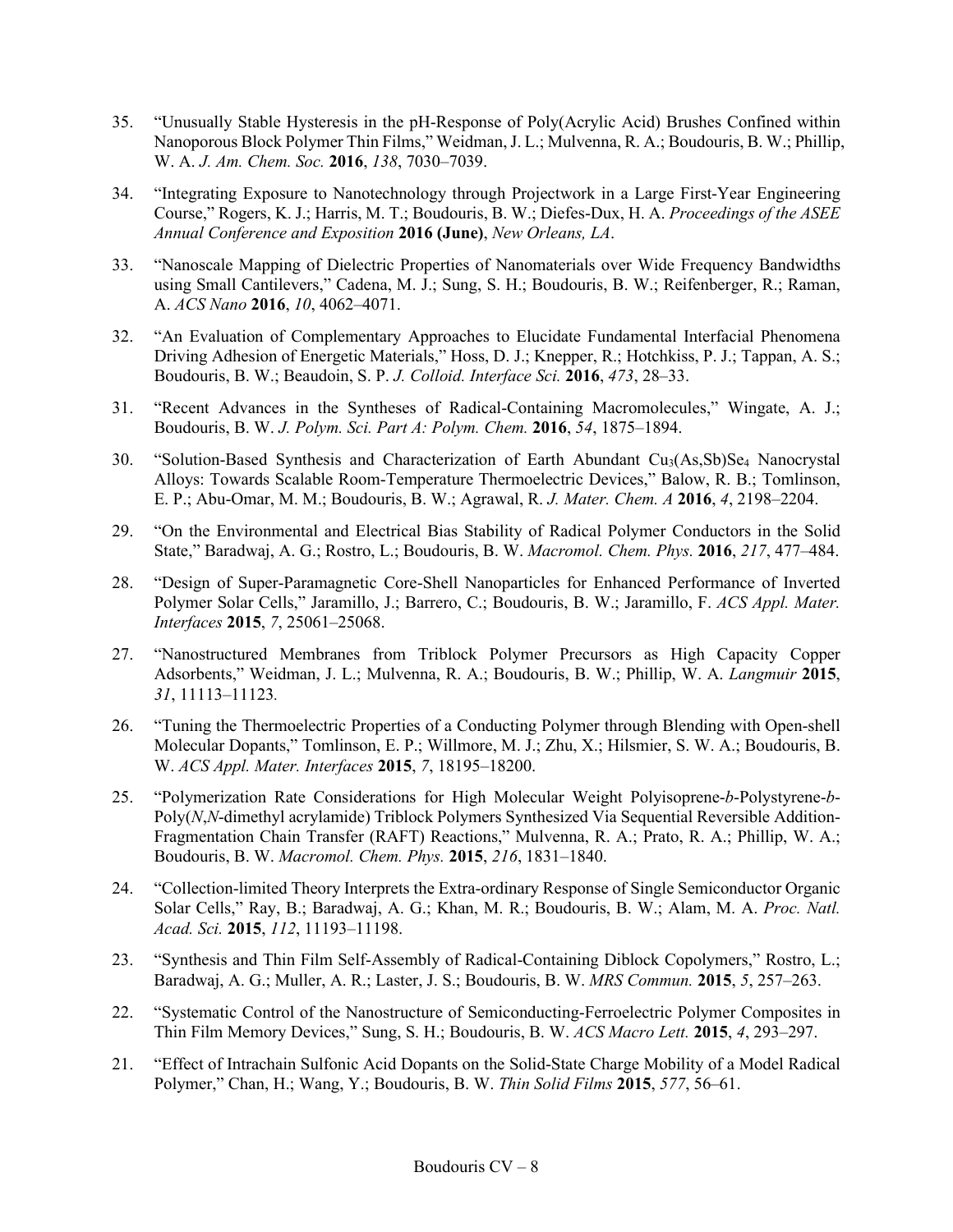- 20. "Suppressing the Environmental Dependence of the Open-Circuit Voltage in Inverted Polymer Solar Cells through a Radical Polymer Anodic Modifier," Rostro, L.; Galicia, L.; Boudouris, B. W. *J. Polym. Sci. Part B: Polym. Phys.* **2015**, *53*, 311–316.
- 19. "Nanoporous Membranes Generated from Self-Assembled Block Polymer Precursors: *Quo Vadis*?," Zhang, Y.; Sargent, J. L.; Boudouris, B. W.; Phillip, W. A. *J. Appl. Poly. Sci.* **2015**, *132*, 41683.
- 18. "Radical Polymers and Their Applications to Organic Electronic Devices," Tomlinson, E. P.; Hay, M. E.; Boudouris, B. W. *Macromolecules* **2014**, *47*, 6145–6158.
- 17. "Defect Characterization in Organic Semiconductors: Forward Bias Capacitance Analysis," Ray, B.; Baradwaj, A. G.; Boudouris, B. W.; Alam, M. A. *J. Phys. Chem. C* **2014**, *118*, 17461–17466*.*
- 16. "Tunable Nanoporous Membranes with Chemically-Tailored Pore Walls from Triblock Polymer Templates," Mulvenna, R. A.; Weidman, J. L.; Jing, B.; Pople, J. A.; Zhu, Y.; Boudouris, B. W.; Phillip. W. A. *J. Membr. Sci.* **2014**, *470*, 246–256.
- 15. "Solid State Electrical Conductivity of Radical Polymers as a Function of Pendant Group Oxidation State," Rostro, L.; Wong, S. H.; Boudouris, B. W. *Macromolecules* **2014**, *47*, 3713-3719.
- 14. "Quantification of Solid-State Charge Mobility in a Model Radical Polymer," Baradwaj, A. G.; Rostro, L.; Alam, M. A.; Boudouris, B. W. *Appl*. *Phys. Lett.* **2014**, *104*, 213306.
- 13. "Controlled Radical Polymerization and Quantification of Solid State Electrical Conductivities of Macromolecules Bearing Pendant Stable Radical Groups," Rostro, L.; Baradwaj, A. G.; Boudouris, B. W. *ACS Appl. Mater. Interfaces* **2013**, *5*, 9896–9901*.*
- 12. "Intramolecular Exciton Diffusion in Poly(3-hexylthiophene)," Healy, A.; Boudouris, B. W.; Frisbie, C. D.; Hillmyer, M. A.; Blank, D. A. *J*. *Phys. Chem. Lett.* **2013**, *4*, 3445–3449.
- 11. "Engineering Optoelectronically-active Macromolecules for Polymer-based Photovoltaic and Thermoelectric Devices," Boudouris, B. W. *Curr. Opin. Chem. Eng.* **2013**, *2*, 294–301.
- 10. "Infrared Conductivity of Hole Accumulation and Depletion Layers in (Ga,Mn)As- and (Ga,Be)Asbased Field-effect Devices," Chapler, B. C.; Mack, S.; Ju, L.; Elson, T. W.; Boudouris, B. W.; Namdas, E.; Yuen, J. D.; Heeger, A. J.; Samarth, N.; Di Ventra, M.; Segalman, R. A.; Awschalom, D. D.; Wang, F.; Basov, D. N. *Phys. Rev. B* **2012**, *86*, 165302.
- 9. "PN Junction Rectification in Electrolyte Gated Mg Doped InN," Alarcon-Llado, E.; Mayer, M. A.; Boudouris, B. W.; Segalman, R. A.; Miller, N.; Yamaguchi, T.; Wang, K.; Nanishi, Y.; Haller, E. E.; Ager, J. W. *Appl. Phys. Lett.* **2011**, *99*, 102106.
- 8. "Real-Time Observation of Polythiophene Crystallization and the Correlation with Transient Optoelectronic Properties," Boudouris, B. W.; Ho, V.; Jimison, L. H.; Toney, M. F.; Salleo, A.; Segalman, R. A. *Macromolecules* **2011**, *44*, 6653–6658.
- 7. "Poly(3-alkylthiophene) Diblock Copolymers with Ordered Microstructures and Continuous Semiconducting Pathways," Ho, V.; Boudouris, B. W.; McCulloch, B. L.; Shuttle, C. G.; Burkhardt, M.; Chabinyc, M. L.; Segalman, R. A. *J. Am. Chem. Soc*. **2011**, *133*, 9270–9273.
- 6. "Controlling Inelastic Light Scattering Quantum Pathways in Graphene," Chen, C.-F.; Park, C.-H.; Boudouris, B. W.; Horng, J.; Geng, B.; Girit, C.; Zettl, A.; Crommie, M. F.; Segalman, R. A.; Louie, S. G.; Wang, F. *Nature* **2011**, *471*, 617–620.
- 5. "Tuning Polythiophene Crystallization through Systematic Side Chain Functionalization," Ho, V.; Boudouris, B. W.; Segalman, R. A. *Macromolecules* **2010**, *43*, 7895-7899.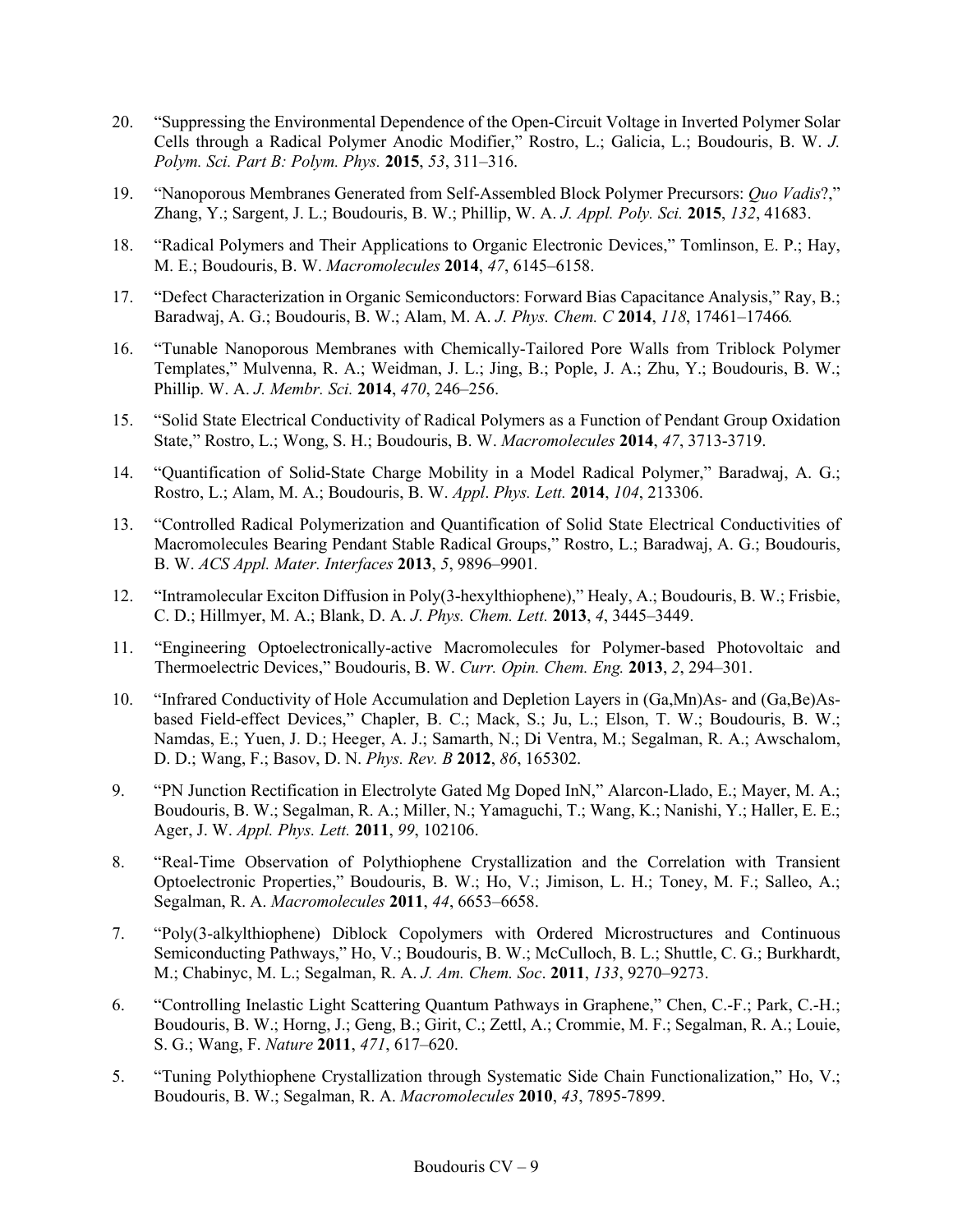- 4. "Polylactide-Polythiophene-Polylactide Triblock Copolymers," Boudouris, B. W.; Frisbie, C. D.; Hillmyer, M. A. *Macromolecules* **2010**, *43*, 3566–3569.
- 3. "Synthesis, Optical Properties, and Microstructure of a Fullerene-terminated Poly(3-hexylthiophene)," Boudouris, B. W.; Molins, F.; Blank, D. A.; Frisbie, C. D.; Hillmyer, M. A. *Macromolecules* **2009**, *42*, 4118–4126.
- 2. "Nanoporous Poly(3-alkylthiophene) Thin Films Generated from Block Copolymer Templates," Boudouris, B. W.; Frisbie, C. D.; Hillmyer, M. A. *Macromolecules* **2008**, *41*, 67–75.
- 1. "Intramolecular Exciton Relaxation and Migration Dynamics in Poly(3-hexylthiophene)," Wells, N. P.; Boudouris, B. W.; Hillmyer, M. A.; Blank, D. A. *J. Phys. Chem. C* **2007**, *111*, 15404–15414.

#### **Total Google Scholar Citation Count = 3,019; h-index = 29; i-index = 52**

### **Pending Patents**

- 11. Filed Patent. "Contact Lens Having Sensors and Methods for Producing the Same," Lee, C. H.; Boudouris, B. W., Filed: July 1, 2021, Under Review with Application Number: 17/365,734.
- 10. Filed Patent. "Block Polymer Composite Membranes for High-Affinity Detection and Capture of Heavy Metal Contaminants," Zhang, Y.; Boudouris, B. W.; Webber, M. J.; Phillip, W. A., Filed: April 28, 2021, Under Review with Application Number: 17/289647.
- 9. Filed Patent. "Polymer Blends having Simultaneous Electronic and Ionic Conduction," Akkiraju, S.; Boudouris, B. W.; Lu, Z.; Anandan, V., Filed: December 29, 2020, Under Review with Application Number: 84226692.
- 8. Filed Patent. "A Chemiresistive CO<sub>2</sub> Sensor Based on Carbon Nanotube-Functional Polymer Composite Films," Rhoads, J. F.; Boudouris, B. W.; Chiu, G. T.-C.; Bajaj, N.; Murray, A. K.; Siefker, Z. A.; Zhao, X., Filed: August 8, 2019, Under Review with Application Number: 62884390.
- 7. Filed Patent. "Non-metallic Ignition Devices," Rhoads, J. F.; McConnell, M. P.; Son, S. F.; Boudouris, B. W., Filed: August 22, 2018, Under Review with Application Number: 62720947.
- 6. Filed Patent. "Continuous and Scalable 3D Nanoprinting," Xu, X.; Boudouris, B. W.; Pan, L., Filed: July 17, 2017, Under Review with Application Number: 20180015661.

### **Issued Patents**

- 5. United States Patent 11084912. "Radical Polymer Film with High Electrical Conductivity," Boudouris, B. W.; Savoie, B. M.; Joo, Y.; Agarkar, V.; Seung, S. H. Issued: August 10, 2021.
- 4. United States Patent 10,7947,96B2. "Engineered Detection Swab," Beaudoin, S. P.; Boudouris, B. W.; Chaffee-Cipich, M.; Harrison, A. J.; Lukow, S.; Rostro, L.; Schram, C. J.; Smith, K. M.; Thomas, M. T. Issued: October 6, 2020.
- 3. United States Patent 10,513,621. "Ink and Method of Conducting an Examination," Boudouris, B. W.; Dodd, R. R.; Sargent, J. L.; Alcorace, E., Issued: December 24, 2019.
- 2. United States Patent 10,333,045. "Solution Based Synthesis of Copper-Arsenic-Chalcogen Derived Nanoparticles," Agrawal, R., Boudouris, B. W., Balow, R. B., Issued: June 25, 2019.
- 1b. Japan Patent 6330230. "Multiblock Copolymers and Methods of Use", Phillip, W. A.; Boudouris, B. W., Issued: May 11, 2018.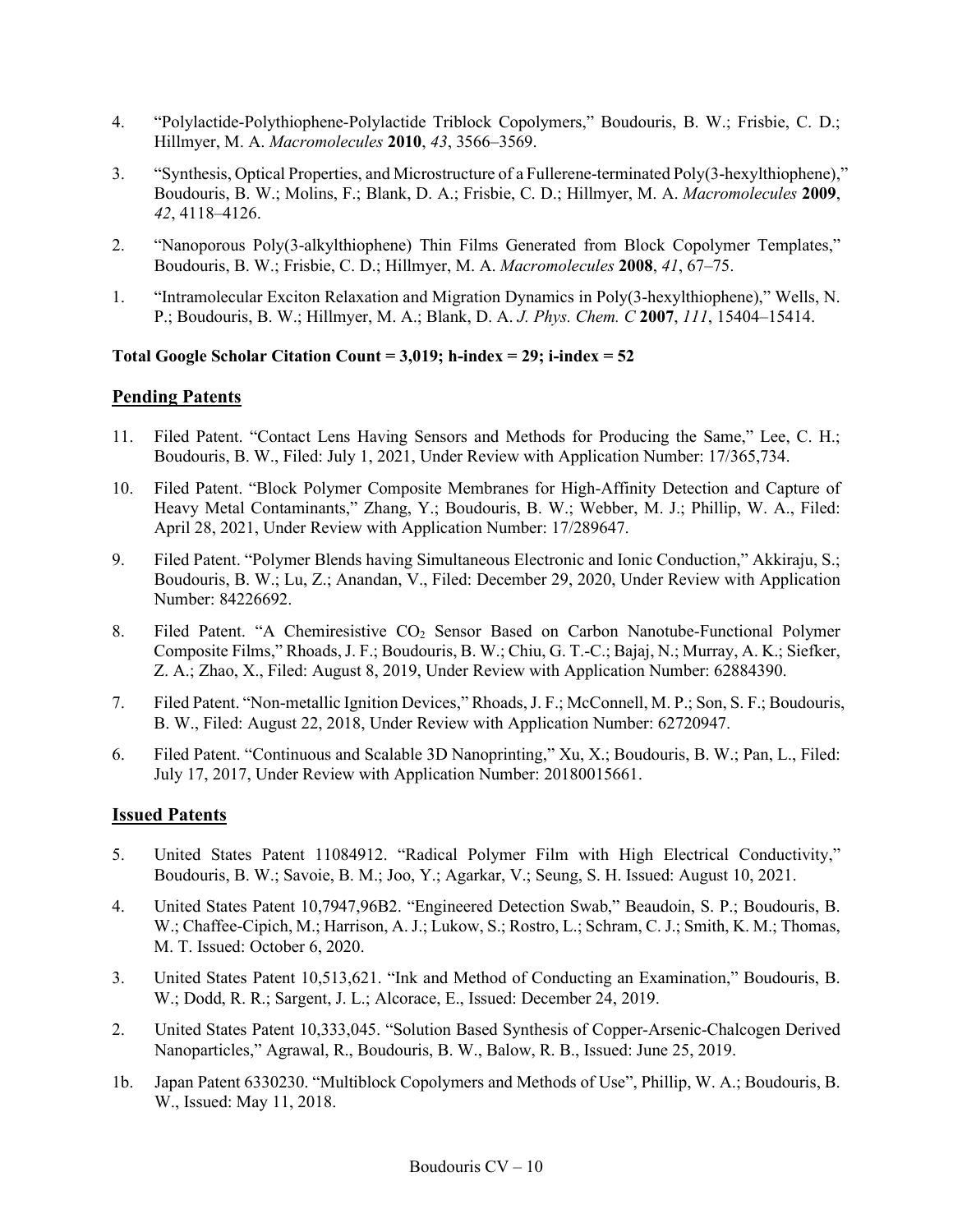1a. United States Patent 10,022,679. "Multiblock Copolymers and Methods of Use", Phillip, W. A.; Boudouris, B. W., Issued: July 17, 2018.

#### **Invited Presentations**

- 45. "Is There Anything Radical about the Physics of Open-Shell Macromolecules?" Polymer Physics Telluride Science Research Conference. June 30, 2021.
- 44. "Tailoring Macromolecular Design Water Purification Membranes and Radical Polymer Electronics." Pennsylvania State University, Department of Chemical Engineering. April 6, 2021.
- 43. "Controlling Block Polymer Interfaces for Next-Generation Membrane Separations." APS March 2021 Meeting. March 19, 2021.
- 42. "Radicalizing Organic Electronics with Polymer Physics." APS March 2021 Meeting [John H. Dillon Medal Symposium]. March 16, 2021.
- 41. "Research with a Sustainable Materials Science and Engineering Approach." TMS 2021 Annual (Virtual) Meeting and Exhibition. March 15, 2021.
- 40. "Tailoring Macromolecular Design for Polymer Bioelectronics and Water Purification Membranes." Texas A&M University, Artie McFerrin Department of Chemical Engineering. March 10, 2021.
- 39. "Designing Radical Polymers for Solid-State Electronics and Electrochemical Devices." 2020 AIChE Annual Meeting [Division 8 (Materials Science and Engineering Division) Plenary Lecture Session]. November 17, 2020.
- 38. "Designing High-Performance Block Polymer-based Membrane Adsorbers for Water Purification." 2019 AIChE Annual Meeting [Area 8A (Polymers) Plenary Lecture Session]. November 12, 2019.
- 37. "Tailoring Macromolecular Design for Water Purification and Organic Electronic Applications." University of Southern Mississippi, School of Polymer Science and Engineering. October 9, 2019.
- 36. "Designing Functional Polymers for Next-Generation Energy, Water, and Health Applications." National Cheng Kung University, Department of Chemical Engineering. December 19, 2018.
- 35. "Designing Functional Polymers for Water Purification and Flexible Electronic Applications." University of Pittsburgh, Department of Chemical and Petroleum Engineering. October 26, 2018.
- 34. "The Nanoscale Features that Allow Non-conjugated Radical Polymer Glasses to Achieve High Electrical Conductivity Values." 4<sup>th</sup> Functional Polymeric Materials Conference. June 8, 2018
- 33. "Designing Charge Neutral, Non-Conjugated Radical Polymers with High Electrical Conductivity Values." 2018 ACS Spring Meeting. March 21, 2018.
- 32. "Designing Functional Polymers for Water Purification and Flexible Electronic Applications." University of Illinois at Chicago, Department of Chemical Engineering. February 13, 2018.
- 31. "Designing Functional Macromolecules for Electronic Applications and Water Purification." Purdue-University – Korea University Workshop at the 2017 AIChE Annual Meeting. October 29, 2017.
- 30. "Elucidating Charge Transport in Radical-Containing Polymers and the Application to Energy Conversion Devices." Soft Materials Summer School hosted by the University of Freiburg (Germany). July 6, 2017.
- 29. "Elucidating Solid-State Charge Transfer in Radical Polymers." American Chemical Society (ACS) PanPoly Conference. March 23, 2017.
- 28. "Designing Functional Macromolecules for Water Purification and Electronic Applications." Tufts University, Department of Chemical and Biological Engineering. February 23, 2017.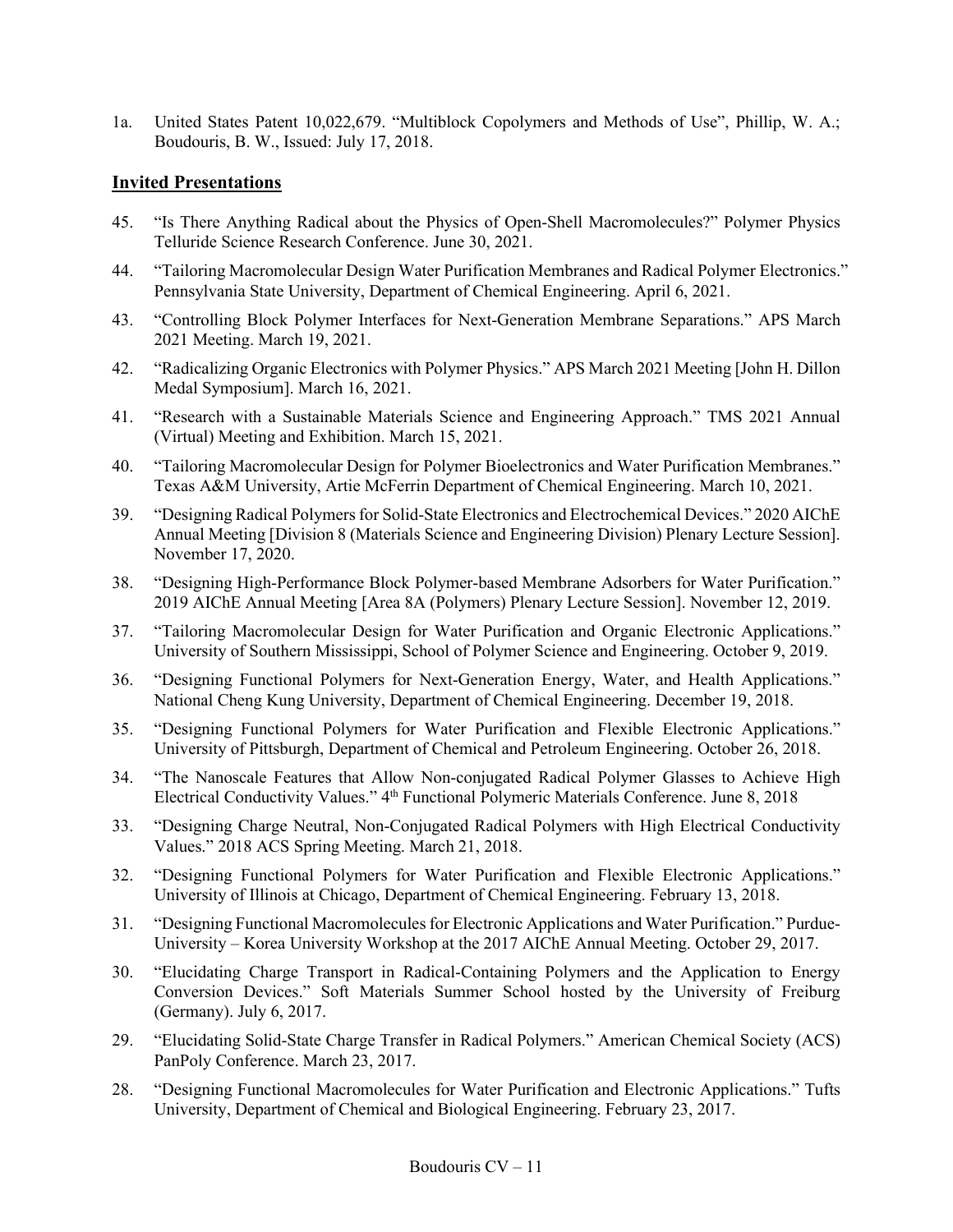- 27. "Designer Polymers for Next-Generation Flexible Electronic and Water Purification Applications." University of Wisconsin – Madison, Department of Chemical and Biological Engineering. December 13, 2016.
- 26. "Solid State Transport in Radical Polymer Glasses and Their Application to Organic Electronic Devices." 2016 AIChE Annual Meeting (Area 8A (Polymers) Plenary Lecture Session). November 14, 2016.
- 25. "Designing Functional Macromolecules for Water Purification and Electronic Applications." University of Akron, Department of Polymer Science. October 14, 2016.
- 24. "Designer Macromolecules for Next-Generation Flexible Electronic and Membrane Adsorber Applications." BASF Committee for Scientific Innovation and Interaction Seminar Series. October 11, 2016.
- 23. "Manipulating the Solid-state Charge Transport of Radical Polymer Glasses." Note Dame-Purdue Symposium on Soft Matter and Polymers. October 8, 2016.
- 22. "Controlling the Self-Assembly and Nanoscale Structure of Block Polymers for the Design and Fabrication of Nanofiltration Membranes and Membrane Adsorbers." Center for Nanoscale Materials Science at Oak Ridge National Laboratory User Meeting. August 11, 2016.
- 21. "Correlating Structure with Charge Transport in Radical Polymers." Polymer Physics Gordon Research Conference (GRC). July 27, 2016.
- 20. "Design of Triblock Polymers and Their Implementation as High-Performance Nanostructured Membranes and High Capacity Metal Ion Adsorbent Systems." American Chemical Society (ACS) Central Region Meeting (CERM). May 19, 2016.
- 19. "Making Glasses Conduct: Electrochemical Doping of Redox-Active Polymer Thin Films." American Physical Society (APS) March Meeting. March 17, 2016.
- 18. "Self-assembly of Open Shell-Containing Block Polymer Thin Films." American Physical Society (APS) March Meeting. March 15, 2016.
- 17. "Designing Macromolecules for Advanced Energy Conversion and Separations Membrane Applications." 3M Corporation. December 10, 2015.
- 16. "Design of Functional Polymers for Advanced Energy Conversion and Water Purification Applications." University of Illinois at Urbana Champaign, Department of Chemical and Biomolecular Engineering. November 19, 2015.
- 15. "Tuning the Thin Film Self-Assembly of Radical-Containing Diblock Copolymers." 2015 AIChE Annual Meeting. November 11, 2015.
- 14. "Designing Macromolecules for Advanced Energy Conversion and Separations Applications." Massachusetts Institute of Technology, Program in Polymers and Soft Matter. October 21, 2015.
- 13. "Solid-State Charge Transport in Redox-Active Radical Polymers." 228<sup>th</sup> Electrochemical Society (ECS) Meeting. October 14, 2015.
- 12. "Charge Transport Physics of Non-conjugated Glassy Radical Polymer Conductors." Physical Aspects of Polymer Science Meeting of the Institute of Physics (IOP). September 10, 2015.
- 11. "Radical Polymers in Solid-State Organic Electronic Devices." 250<sup>th</sup> National Meeting of the American Chemical Society (ACS). August 17, 2015.
- 10. "Designing Macromolecules for Advanced Energy Conversion and Nanofiltration Applications." University of Wisconsin – Madison, Department of Chemistry. May 4, 2015.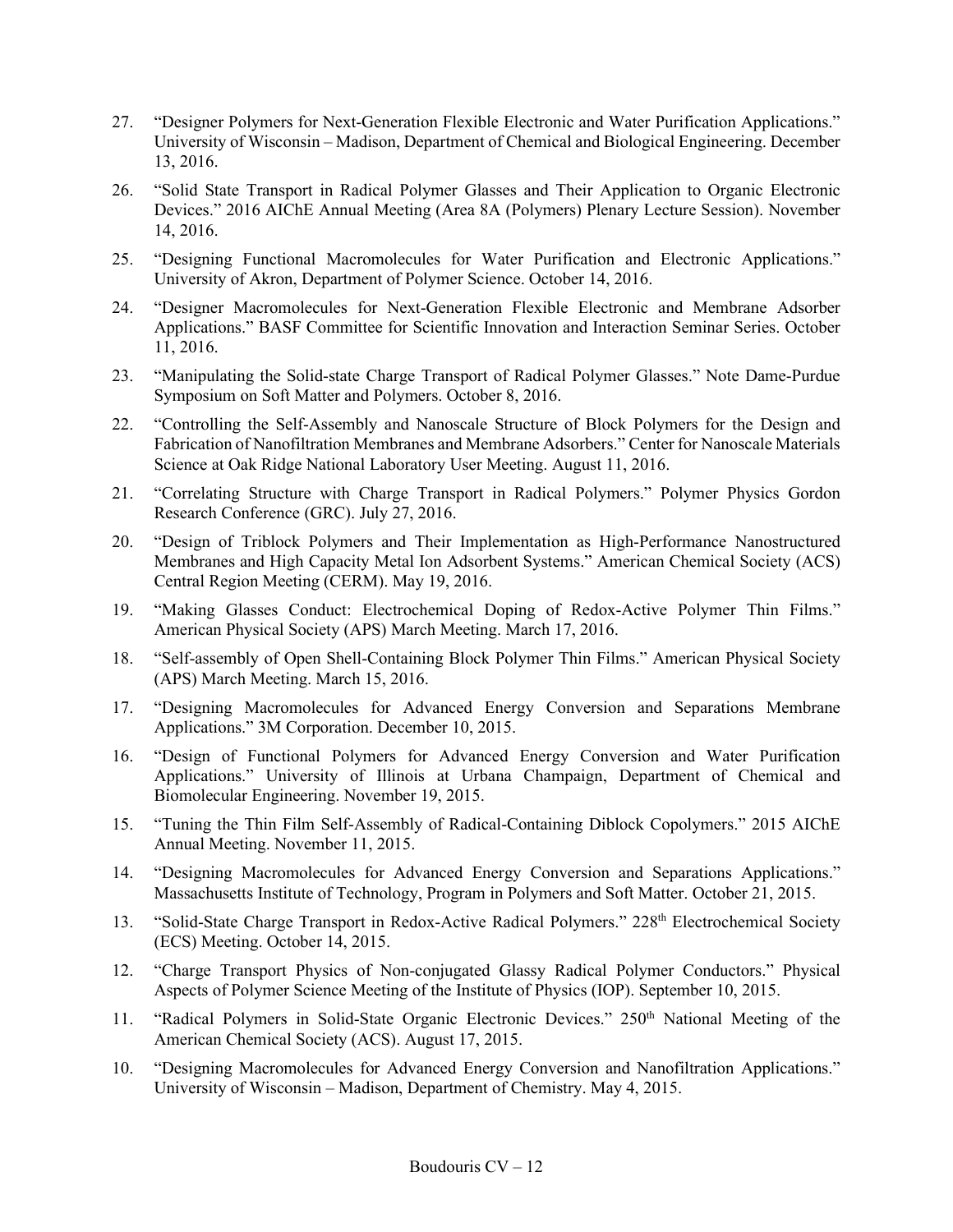- 9. "Designing Macromolecules for Advanced Energy Conversion and Nanofiltration Applications." University of Minnesota, Department of Chemical Engineering and Materials Science. April 28, 2015.
- 8. "Designing Macromolecules with Specific Optoelectronic and Chemical Functionalities for Advanced Membrane and Energy Conversion Applications." Purdue University, School of Chemical Engineering. September 9, 2014.
- 7. "Non-conjugated Radical Polymers as an Emerging Class of Transparent Conductors for Organic Photovoltaic and Thermoelectric Applications."  $30<sup>th</sup>$  International Conference of the Polymer Processing Society (PPS-30). June 11, 2014.
- 6. "The Utilization of Radical Polymers in Next-Generation Thermoelectric Devices." United States Air Force Academy. October 21, 2013.
- 5. "The Utilization of Radical Polymers in Next-Generation Thermoelectric Devices." Air Force Office of Scientific Research, Flexible Thermoelectrics Workshop. July 10, 2013.
- 4. "Designing Macromolecules with Specific Optoelectronic and Chemical Functionalities for Advanced Energy and Biomedical Applications." Purdue University, Department of Chemistry (Organic Chemistry Division). April 2, 2013.
- 3. "Design of Optoelectronically-active Polymers for Organic Photovoltaic Applications." Purdue Solar Research Series, Birck Nanotechnology Center. January 24, 2013.
- 2. "Radical Polymers for Nanostructured, Next Generation Thermoelectric Devices." DARPA Young Faculty Award Kick-Off Meeting. July 31, 2012.
- 1. "Designing Semiconducting Polymers for Advanced Energy Applications." Purdue University, Birck Nanotechnology Center. September 28, 2011.

## **Postdoctoral Scholars Mentored (7 Total, 0 Current)**

Former Postdoctoral Scholars

- Dr. Hongguang Shen (August 2019 August 2021), Ph.D. in Chemistry from the Institute of Chemistry, Chinese Academy of Sciences
- Dr. Wenchao Zhao (August 2019 August 2021), Ph.D. in Chemistry from the Institute of Chemistry, Chinese Academy of Sciences
- Dr. Steven Gaik (October 2013 February 2014), Ph. D. in Chemical Engineering from Purdue University
	- o Employed at BASF
- Dr. Sanjoy Mukherjee (January 2016 November 2017), Ph.D. in Chemistry from the Indian Institute of Science
	- o Employed as a postdoctoral researcher at the University of California, Santa Barbara
- Dr. Betty Yang (January 2017 November 2017), Ph.D. in Chemical Engineering from Purdue University
	- o Employed at the Intel Corporation
- Dr. Yongho Joo (April 2017 November 2018), Ph.D. in Materials Science from the University of Wisconsin – Madison
	- o Employed as a research scientist at the Korea Institute of Science and Technology (KIST)
- Dr. Xikang Zhao (May 2018 March 2020), Ph.D. in Chemistry from Purdue University
	- o Employed as a senior engineer at Sinopec Group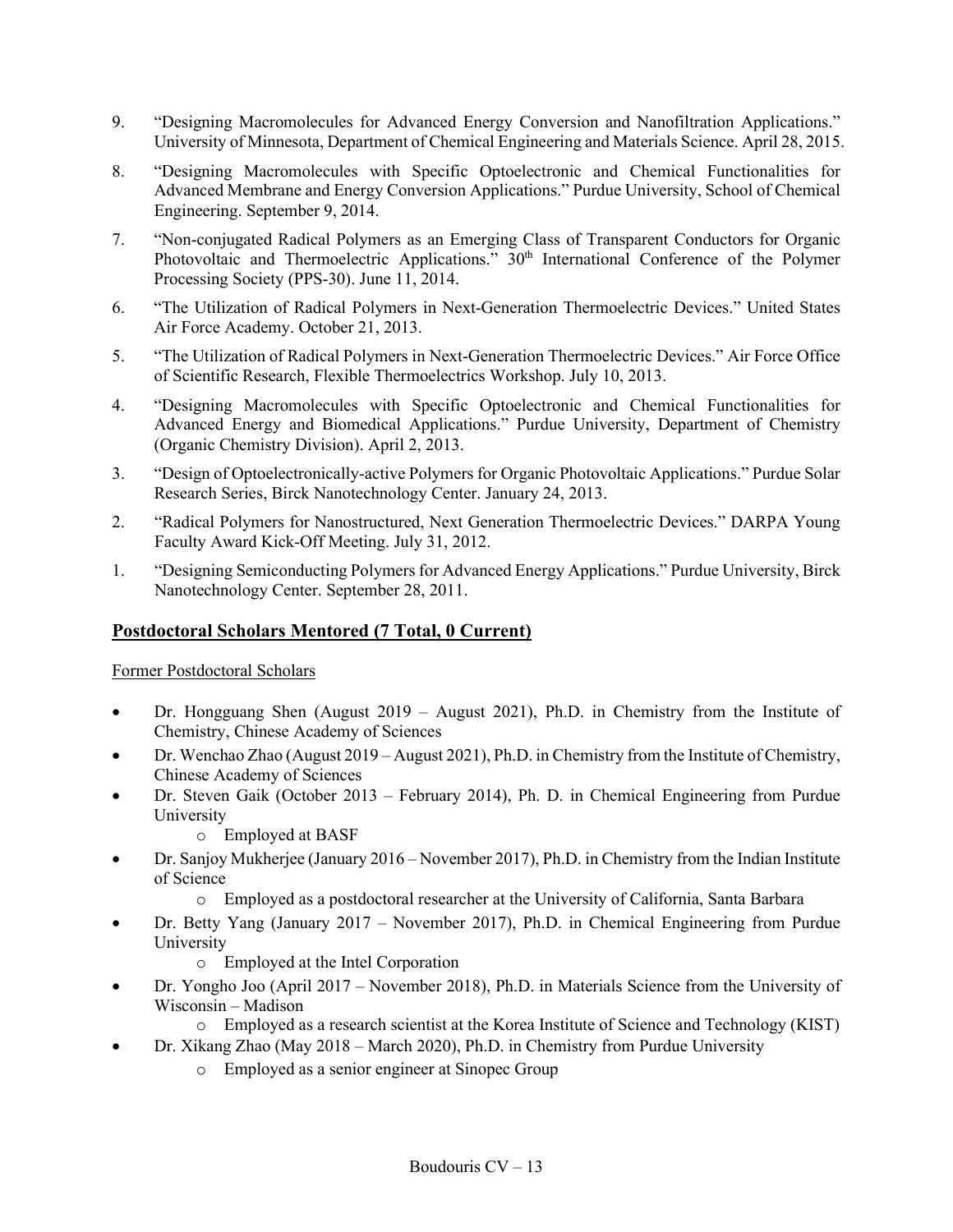# **Visiting Scholars Mentored (8 Total, 0 Current)**

#### Former Visiting Scholars

- Dr. Teona Cotan, M.D. (January 2013 August 2013), Medical Doctor from Lafayette, Indiana
- Rafael Prato (August 2013 August 2014), B.S. in Chemical Engineering from the University of California, Santa Barbara
- Si Hui Wong (August 2015 January 2017), B.S. in Chemical Engineering from Purdue University
- Dr. Junfeng Zhu (November 2015 December 2016), Ph.D. in Applied Chemistry from Shaanxi University of Science and Technology
- Dr. Zhenping Cheng (January 2017 April 2017), Ph.D. in Organic Chemistry from Soochow University
- Xinping He (September 2019 March 2020), Ph.D. Student in Chemical Engineering at Tsinghua University
- Ning Xie (October 2019 March 2020), Ph.D. Student in Chemical Engineering at the South China University of Technology

## **Graduate Students Mentored (36 Total, 17 Current)**

- Noelia Almodovar (November 2015 present), Chemical Engineering, Purdue University, Ph.D.
- John Hodul (October 2017 present), Chemistry, Purdue University, Ph.D.
- Kuluni Perera (October 2017 present), Chemistry, Purdue University, Ph.D.
- Siddhartha Akkiraju (November 2017 present), Chemical Engineering, Purdue University, Ph.D.
- Ho Joong (Roy) Kim (May 2018 present), Chemical Engineering, Purdue University, Ph.D.
- Sheng-Ning Hsu (November 2018 present), Chemical Engineering, Purdue University, Ph.D.
- Oluwafemi Ogunlalu (November 2018 present), Chemistry, Purdue University, Ph.D.
- Ying Tan (November 2018 present), Chemical Engineering, Purdue University, Ph.D.
- Carsten Hansen-Flores (November 2019 present), Chemistry, Purdue University, Ph.D.
- Kangying (Connie) Liu (November 2019 present), Chemistry, Purdue University, Ph.D.
- Aaron Woeppel (November 2019 present), Chemical Engineering, Purdue University, Ph.D.
- Araoluwa (Ara) Adaramola (May 2020 present), Chemical Engineering, Purdue University, Ph.D.
- Zihao Liang (June 2020 present), Chemical Engineering, Purdue University, Ph.D.
- Brennen Bowen (August 2020 present), Chemical Engineering, Purdue University, M.S.
- Hamas Tahir (November 2020 present), Chemical Engineering, Purdue University, Ph.D.
- Hyunki Yeo (November 2020 present), Chemical Engineering, Purdue University, Ph.D.
- Dharini Varadharajan (January 2021 present), Chemical Engineering, Purdue University, Ph.D.

#### Former Graduate Students, Degree, and Current Affiliation

- Lizbeth Rostro (October 2011 July 2015, Graduated with a Ph.D. Degree in Chemical Engineering) o Employed at The Dow Chemical Company
- Ryan Mulvenna (October 2011 December 2015, Graduated with a Ph.D. Degree in Chemical Engineering)
	- o Employed at The Dow Chemical Company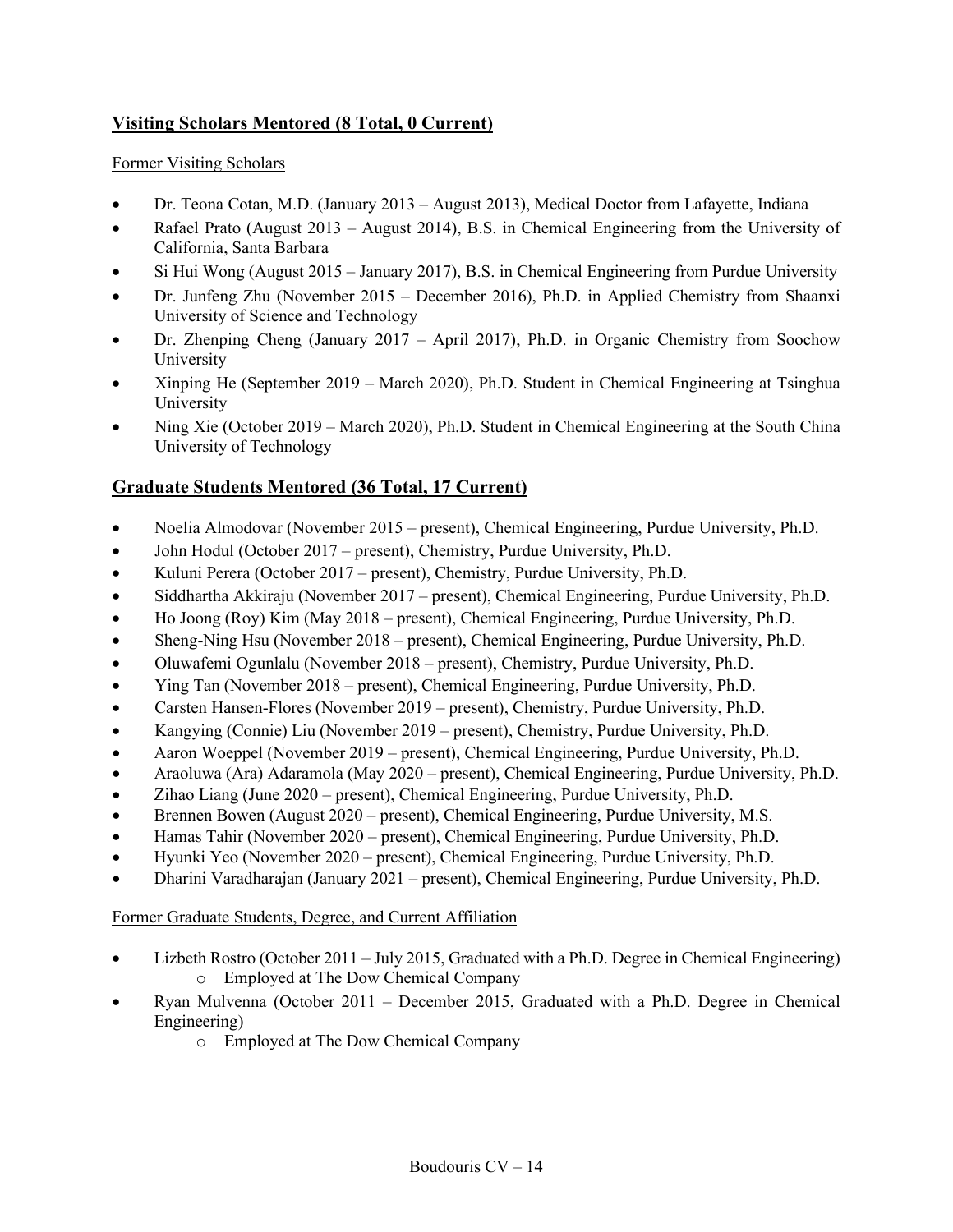- Aditya Baradwaj (October 2011 August 2016, Graduated with a Ph.D. Degree in Chemical Engineering)
	- o Employed at the Intel Corporation
- Edward Tomlinson (October 2012 May 2017, Graduated with a Ph.D. Degree in Chemical Engineering)
	- o Employed at Bostik, Incorporated
- Seung Hyun Sung (October 2012 May 2017, Graduated with a Ph.D. Degree in Chemical Engineering)
	- o Employed at LG Displays
- Darby Hoss (October 2013 August 2017, Graduated with a Ph.D. Degree in Chemical Engineering) o Employed at the Intel Corporation
- Jennifer Laster (October 2013 December 2017, Graduated with a Ph.D. Degree in Chemical Engineering)
	- o Employed at the Intel Corporation
- Martha Hay (October 2013 May 2018, Graduated with a Ph.D. Degree in Chemical Engineering) o Employed at the Intel Corporation
- Daniel Wilcox (November 2015 July 2020, Graduated with a Ph.D. Degree in Chemical Engineering)
	- o Between positions currently
- Jaeyub Chung (November 2015 December 2020, Graduated with a Ph.D. in Chemical Engineering)
	- o Employed as a postdoctoral researcher at the University of Minnesota
- Teng Chi (August  $2017$  December 2020, Graduated with a Ph.D. in Chemistry)
	- o Employed as a postdoctoral researcher at the University of Notre Dame
- Holly Chan (October 2012 August 2014), Graduated with a M.S. Degree in Chemical Engineering) o Employed at Acorda Therapeutics, Inc.
- Michael Bauman (October 2012 August 2013, Graduated with a M.S. Degree in Chemical Engineering)
	- o Returned to The Whirlpool Corporation
- Nicole Perrelli (August 2013 August 2014, Graduated with a M.S. Degree in Chemical Engineering) o Returned to The Whirlpool Corporation
- Nicholas Vaive (October 2015 May 2016, Graduated with a M.S. Degree in Chemical Engineering) o Returned to The Whirlpool Corporation
- Jessica Sergeant (October 2013 May 2017, Graduated with a M.S. Degree in Chemical Engineering) o Doctoral Student in Materials Engineering at Purdue University
- Adam Wingate (October 2014 May 2017, Graduated with a M.S. Degree in Chemical Engineering)
- Stephen Gilbert (October 2015 May 2018, Graduated with a M.S. Degree in Chemistry)
- Varad Agarkar (October 2016 August 2018, Graduated with a M.S. Degree in Chemistry)
	- o Doctoral Student in Chemistry at Louisiana State University

## **Undergraduate Students Mentored (42 Total, 3 Current)**

- Janessa Schaefer (August 2019 present), Chemical Engineering, Purdue University
- Nick Casetti (August 2019 present), Chemical Engineering, Purdue University
- Catherine Bradley (May 2021 present), Chemical Engineering Purdue University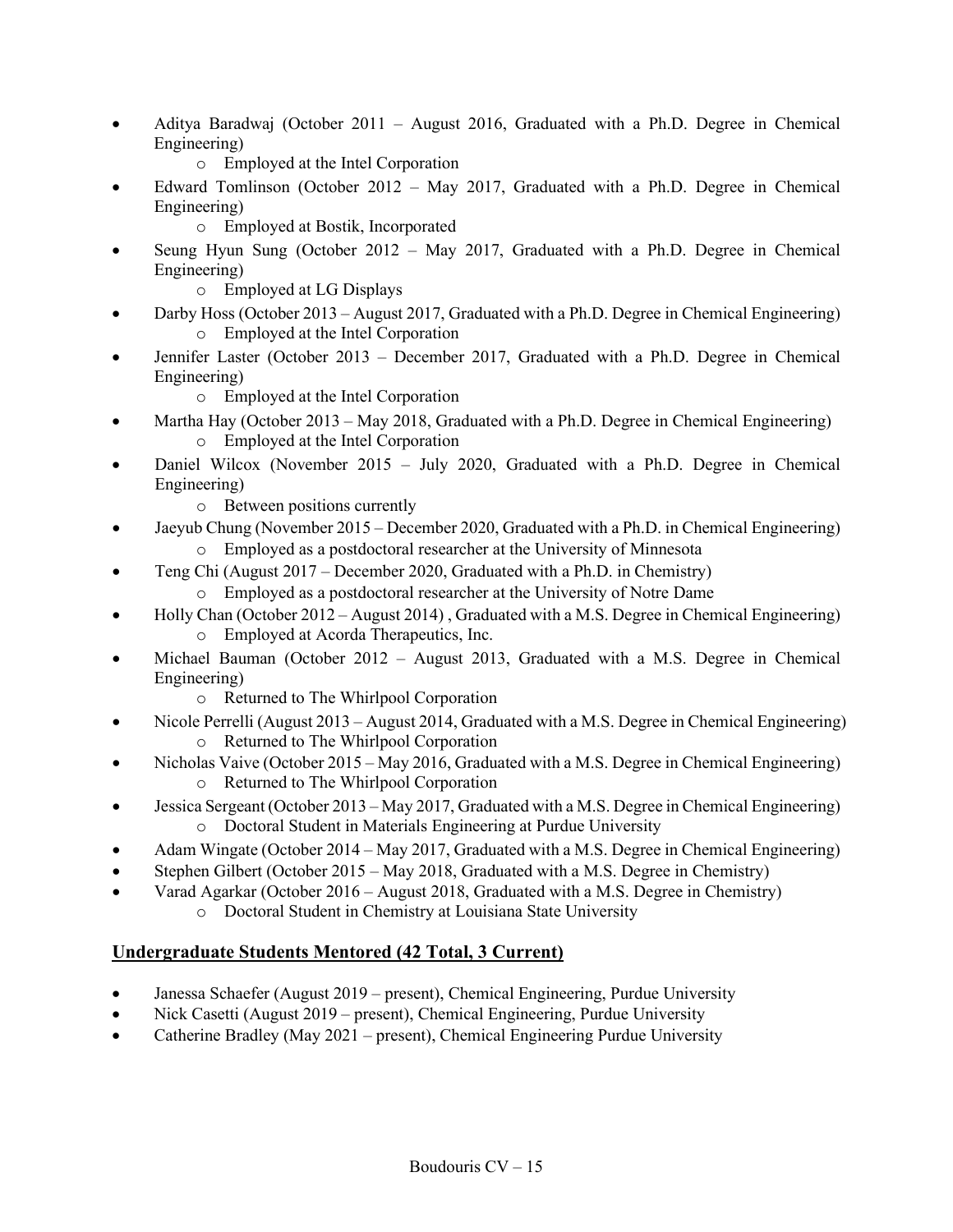#### Former Undergraduate Students

- Elliot Sepos (August 2011 December 2012), Chemical Engineering, Purdue University
- Sean Hadley (August 2011 May 2013), Chemical Engineering, Purdue University
- Adewale Adeyemo (January 2012 January 2014), Chemical Engineering, Purdue University
- Michael Lehn (February 2012 May 2013), Chemical Engineering, Purdue University
- Sara Berger (September 2012 May 2013), Chemical Engineering, Purdue University
- Monica Del Real (May 2013 January 2014), Chemical Engineering, Purdue University
- Dominic Hurley (August 2013 May 2014), Chemistry, Purdue University
- Anna Knowles (August 2013 May 2014), Chemical Engineering, Purdue University
- Lucio Galicia (May 2013 August 2014), Chemical Engineering, Purdue University
- Yucheng Wang (September 2012 December 2014), Chemical Engineering, Purdue University
- Matthew Willmore (August 2014 December 2014), Chemical Engineering, Purdue University
- Si Hui Wong (September 2012 May 2015), Chemical Engineering, Purdue University
- Krystopher Jochem (January 2013 May 2015), Chemical Engineering, Purdue University
- Ryan Pitzer (January 2015 May 2015), Chemical Engineering Purdue University
- Alexander Muller (September 2012 August 2015), Chemical Engineering, Purdue University
- Xiaoqin Zhu (August 2013 August 2015), Chemical Engineering, Purdue University
- Nicholas Deom (October 2014 May 2016), Chemical Engineering, Purdue University
- Stuart Hillsmier (September 2013 May 2016), Chemical Engineering, Purdue University
- Alec Bokhart (January 2015 August 2016), Chemical Engineering, Purdue University
- Christian White (August  $2015 -$ August 2016), Chemical Engineering, Purdue University
- Emily Alcorace (August 2013 May 2017), Chemical Engineering, Purdue University
- Toni Adetayo (January 2015 May 2017), Chemical Engineering, Purdue University
- Elizabeth Jergens (January 2015 May 2017), Chemical Engineering, Purdue University
- Ryan Bing (August 2017 January 2018), Chemical Engineering, Purdue University
- Michael Steinerd (January 2015 May 2018), Chemical Engineering, Purdue University
- Daniel Ebert (January 2016 May 2018), Chemical Engineering, Purdue University
- Allison Strong (August 2016 May 2018), Chemical Engineering, Purdue University
- Haley Vapnik (August 2016 May 2018), Chemical Engineering, Purdue University
- Matthew Saunders (August 2018 May 2019), Chemical Engineering, Purdue University
- Omobolaji Oniwinde (June 2019 December 2019) Chemical Engineering, Purdue University
- Katherine Wysocki (January 2018 May 2020), Chemical Engineering, Purdue University
- Anthony Maquet (August 2018 May 2020), Chemical Engineering, Purdue University
- Marley Jonah (June 2019 May 2020), Chemistry, Purdue University
- Wilson Lee (January 2019 May 2020), Chemical Engineering, Purdue University
- John Vergados (January 2019 May 2020), Chemical Engineering, Purdue University
- Leyla Akmanligil (August 2019 May 2020), Chemical Engineering, Purdue University
- Arsh Bhatia (August 2019 May 2020), Chemical Engineering, Purdue University
- Laura Hoagland (August 2019 May 2020), Chemical Engineering, Purdue University
- Kelly Brayton (August 2019 August 2021), Chemical Engineering, Purdue University

## **High School Students Mentored (10 Total, 0 Current)**

### Former High School Students

- David Gonzalez (August 2017 February 2018) from Lafayette, Indiana
- Ian Trinh (June 2017 August 2017) from West Lafayette, Indiana